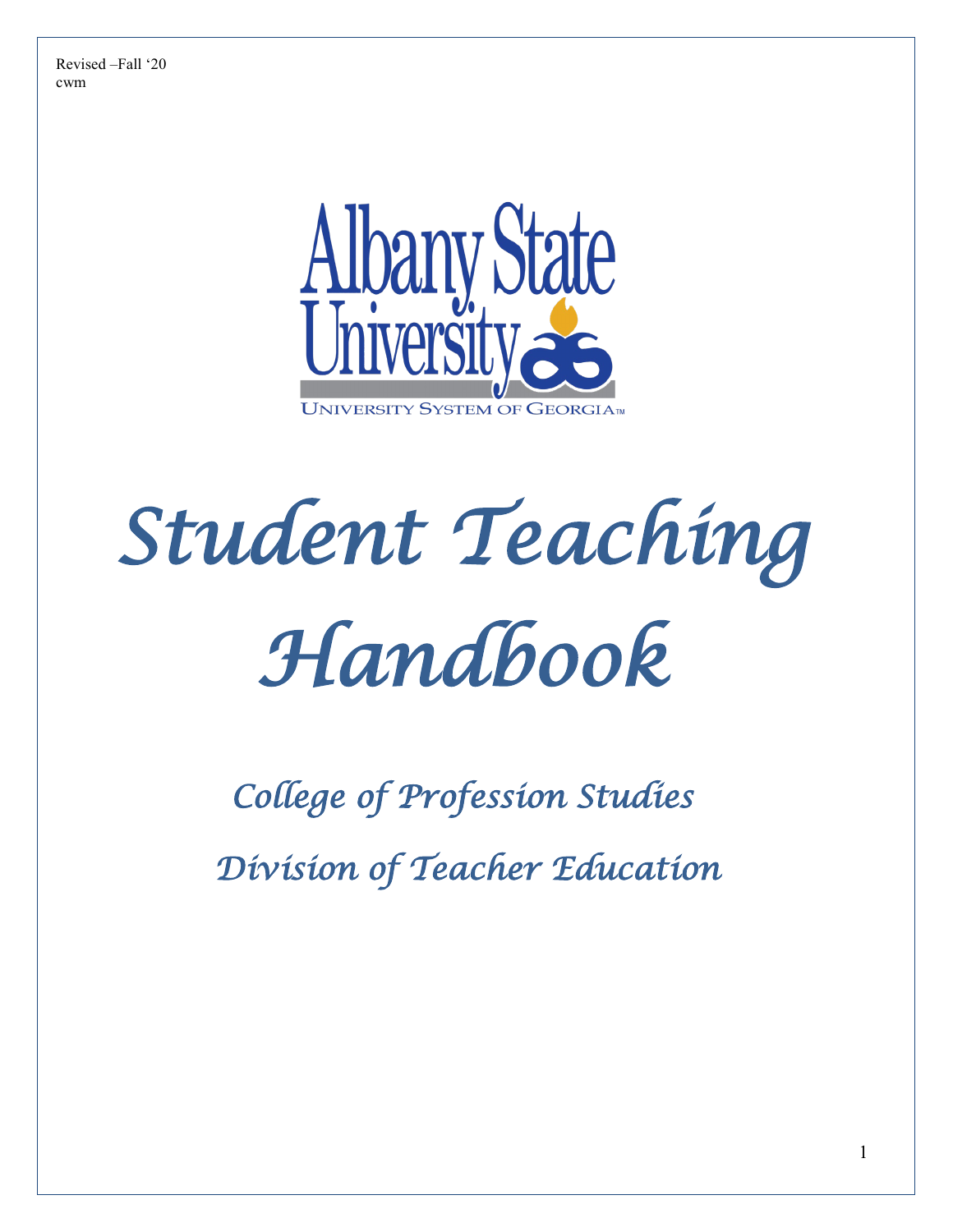

# **TABLE OF CONTENTS**

Overview of Student Teaching

Albany State University Division of Education Conceptual Framework Qualifications for Student Teaching

Objectives for the Student Teaching Experience

The University Supervisor's Responsibilities

The Cooperating Teacher's Responsibilities

The Student Teacher's Responsibilities

Student Teacher Attendance Policy

Standards for Professional Dress Policy

Schedule for the Assumption of Teaching Responsibilities

Policy on Substitute Teaching during Student Teaching

State Rules Governing Internships and Student Teaching

Policy Governing Student Teaching Removal

Evaluation and Grading Policy for Student Teaching

Requirements for Approval for Certification

Liability Coverage during Student Teaching

Appendi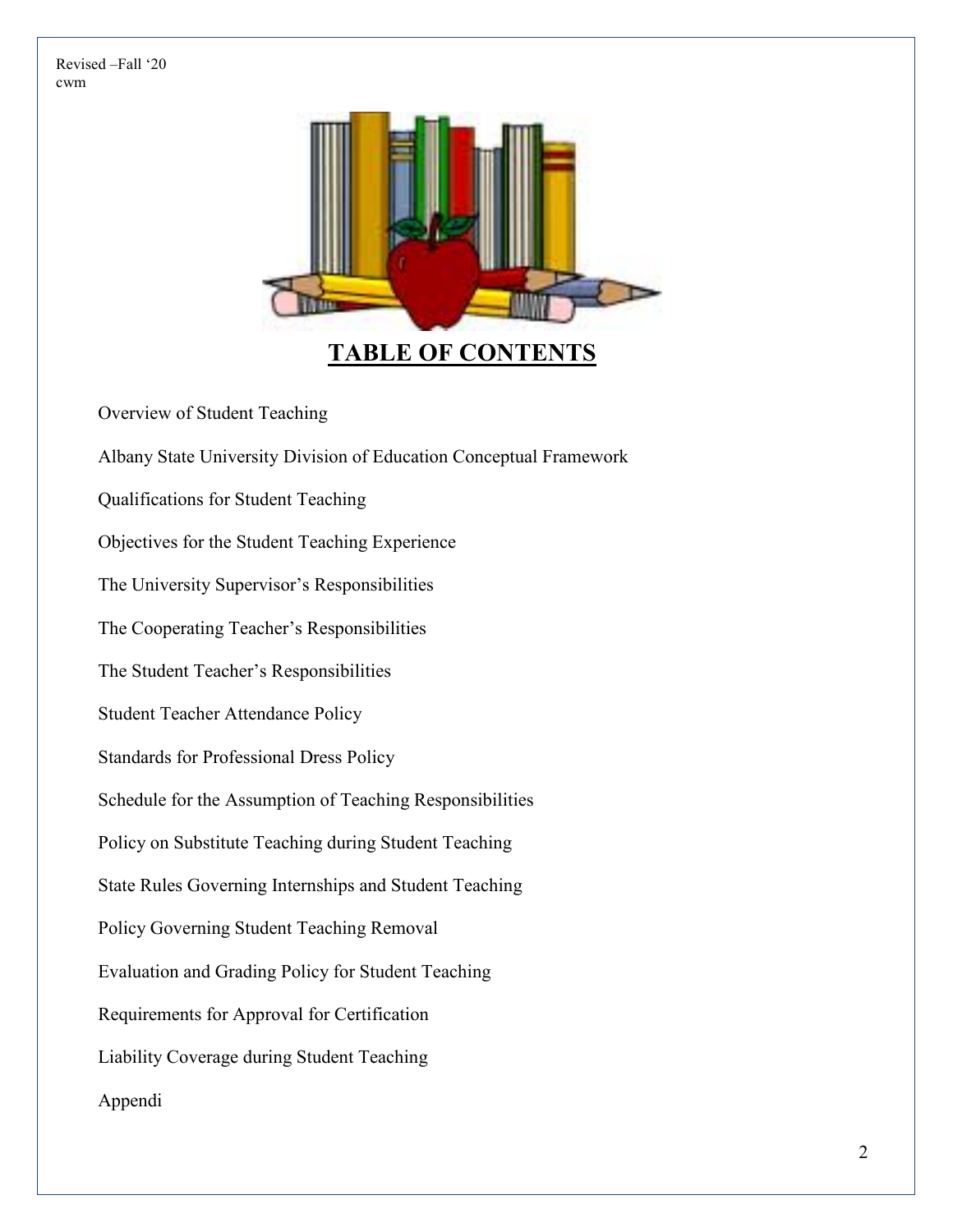Student Teaching Self-Evaluation

Signature Page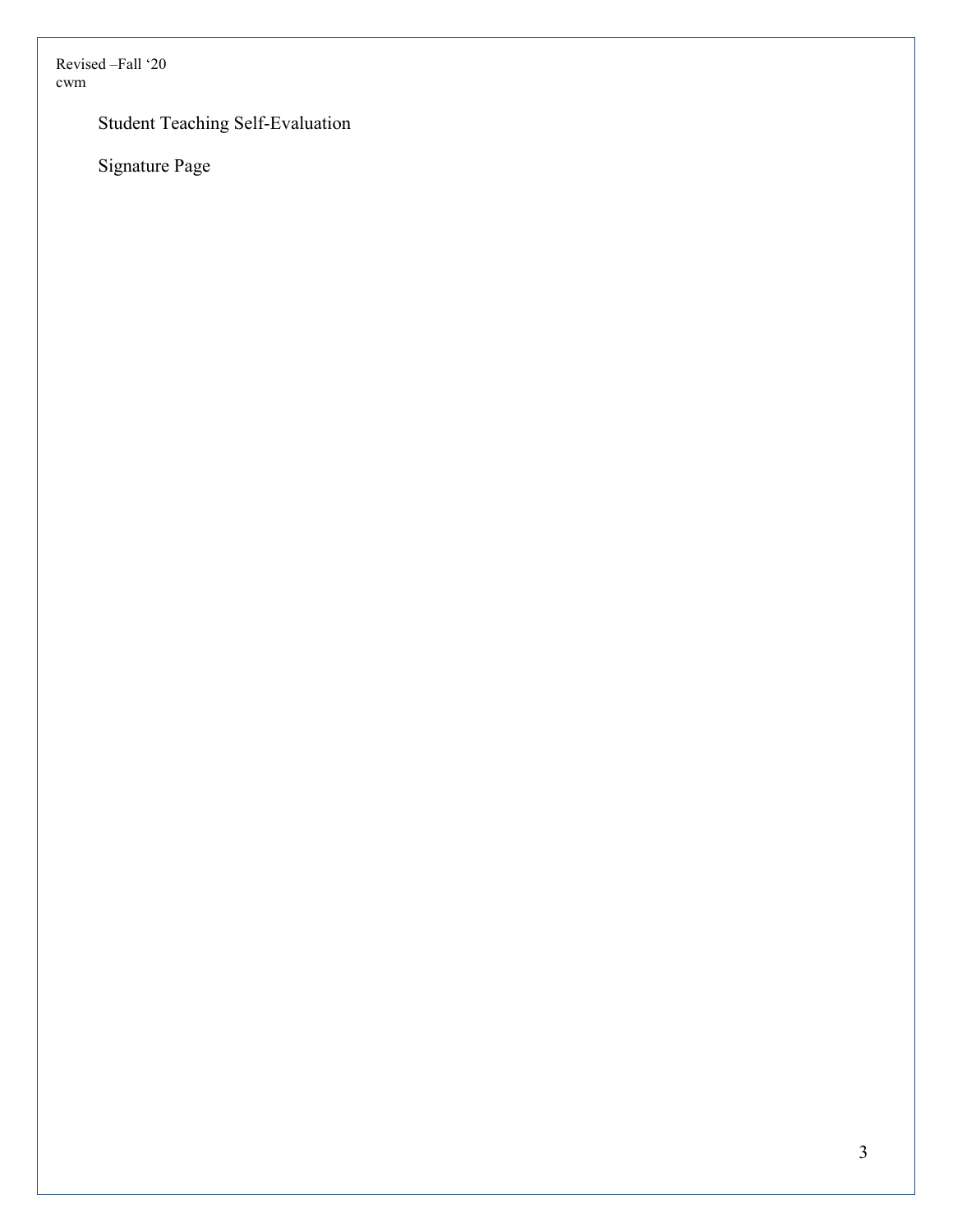#### **Overview of Student Teaching**

Student teaching is the culminating experience of the various teacher education programs at Albany State University. It is a semester-long, full-day experience during which student teachers work with experienced classroom teachers and an university supervisor to integrate educational theory and content area knowledge in a supervised teaching experience.

The student teaching experience is organized so that students gradually assume greater responsibility for planning and carrying out instruction in the setting/s to which they have been assigned. Throughout the experience, the student teacher will work with pupils individually and in small and large groups, plan units of instruction and daily lessons, evaluate pupil's learning, assume some of the non-teaching responsibilities typically assigned to teachers, and participate in conferences about his/her teaching.

Each student teacher will also be enrolled in the student teaching seminar. The seminar provides students with opportunities to discuss their teaching experiences with their peers and to explore topics related to the work they are doing in the schools. Together, the student teaching experience and seminar are designed to promote growth in the abilities to act, think, and talk reflectively about the practical realities of teaching.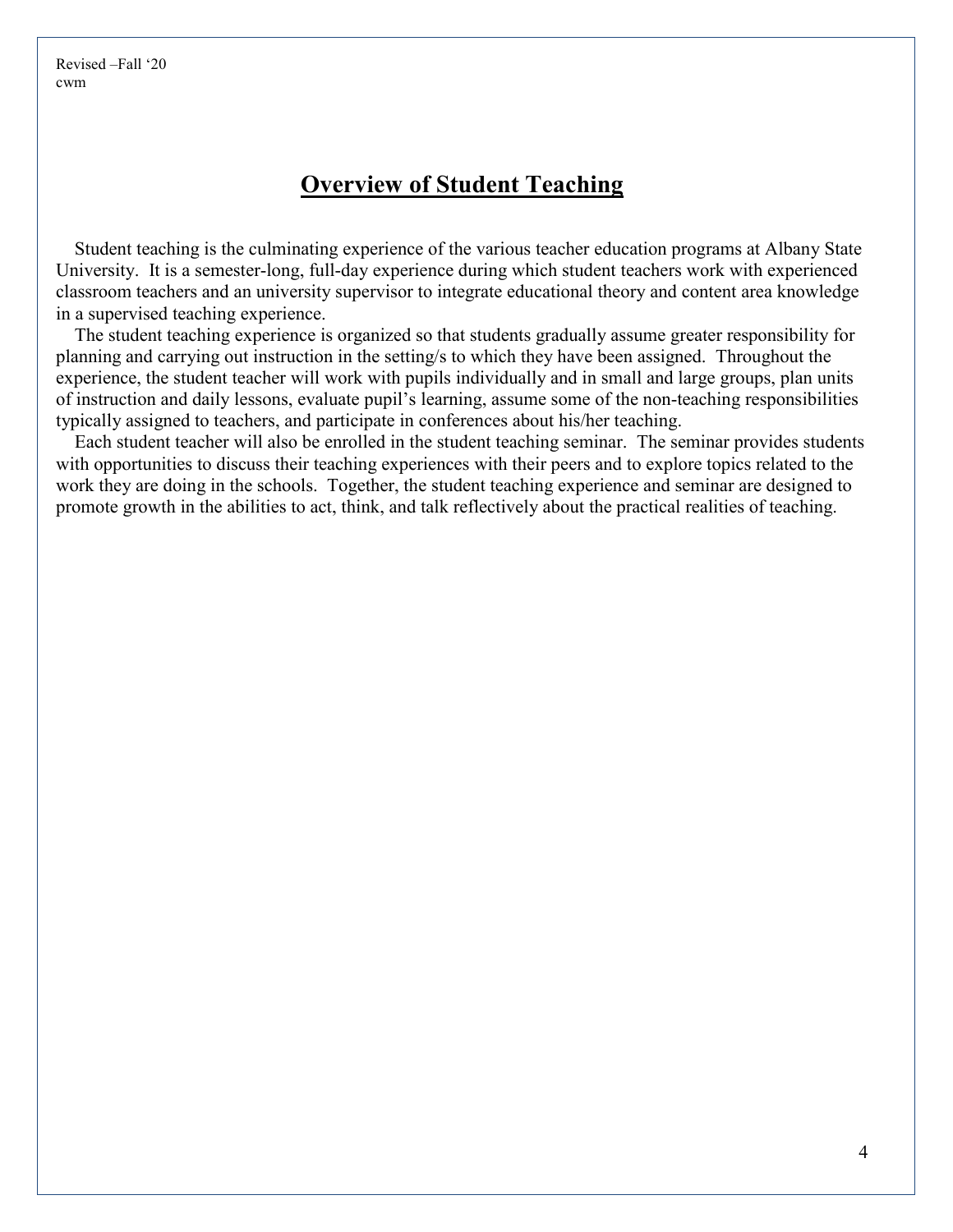# **Albany State University College of Education Conceptual Framework**

**Reflective Transformative Practitioner (Initial and Advanced)**

1. a. Demonstrates understanding and the ability to select, construct, and use various types of formal and informal assessment instruments, and make instructional decisions about student learning and development.

1. b. Demonstrates understanding and the ability to communicate student's progress to other professionals and parents.

1. c. Demonstrates understanding and the ability to apply National, State,

University/College, and professional standards to positively impact student learning.

1. d. Demonstrates understanding and the ability to reflect on professional practices, develop a plan for professional growth, and implement that plan.

1. e. Demonstrates understanding and the ability to construct research-based inquiry and use the findings to positively impact student learning.

**Culturally-responsive Practitioner:**

2. a. Demonstrates understanding, knowledge of and respect for cultural diversity (e.g., gender, ethnicity, religion, socioeconomic status, sexual orientation, disability, cultural background, language) as it relates to student performance and achievement.

2. b. Demonstrates cultural competence and objectivity in assessing, planning and implementing instructional strategies.

2. c. Demonstrates the ability to communicate and collaborate with students, parents, schools and community personnel in a culturally responsive manner.

**Technology-Competent Practitioner:**

3. a. Demonstrates understanding and the ability to integrate technology into curricula and administrative routines.

3. b. Demonstrates understanding and the ability to use multimedia tools and applications to conduct research and analyze data.

3. c. Demonstrates understanding and the ability to use technology in the teaching and learning process, collaborating and networking with colleagues to enhance professional growth.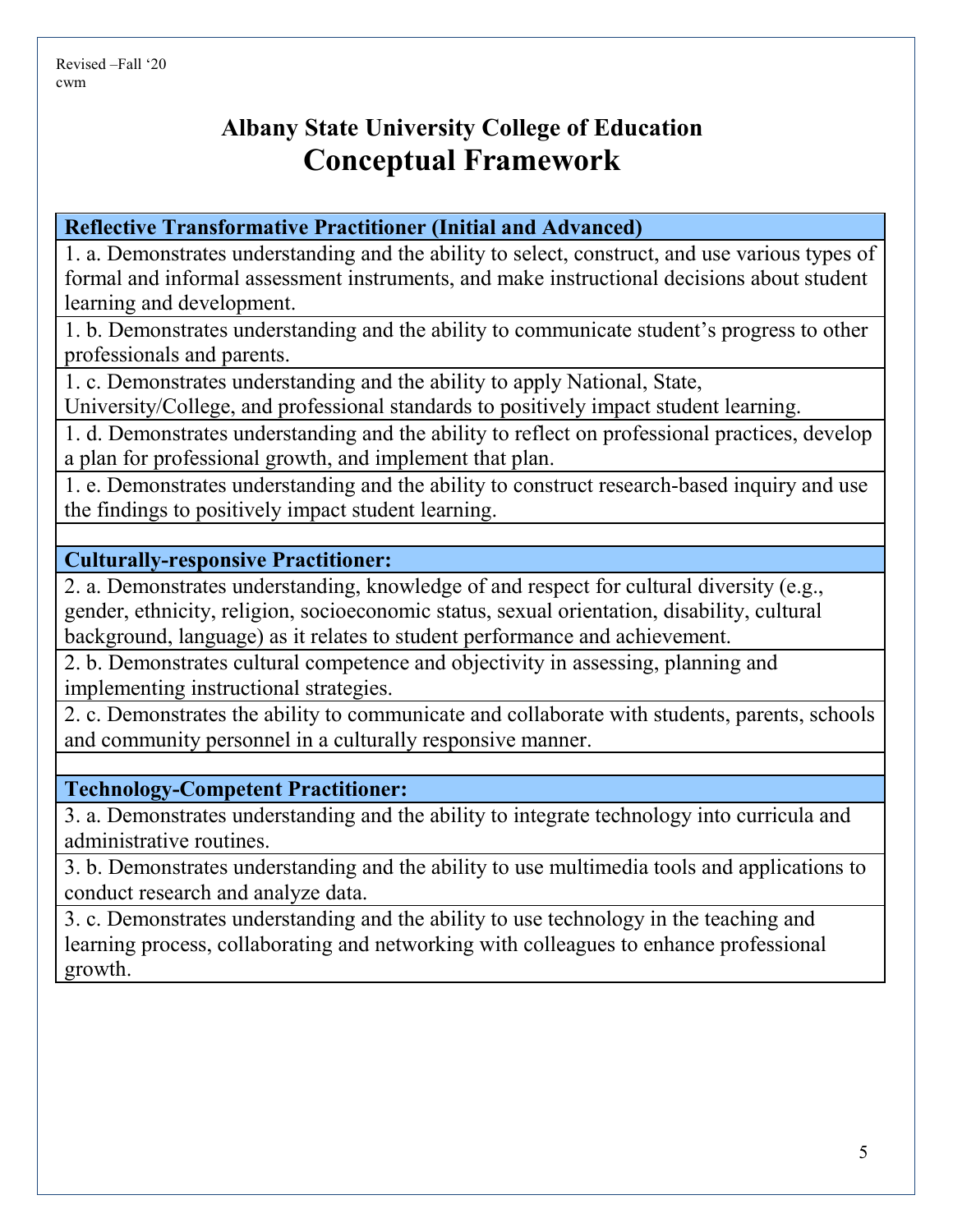### **Qualifications for Student Teaching**

To qualify for student teaching, an Albany State University student must:

- 1. Be formally accepted into the Teacher Education Program
- 2. Take and pass the GACE Content Area Assessment(s), \*Exception: Fall 2020 *ONLY*
- 3. Successfully completed Educator Preparation Practicum I, II, & III, including working with persons with disabilities, different ethnic and socioeconomic backgrounds,
- 4. Have a cumulative GPA of 2.50
- 5. Have completed and submitted the forms giving permission to complete a criminal background check
- 6. Provided a copy of your driver's license or RAMID
- 7. Complete a student teaching Application
- 8. Have met with your COE academic advisor to review program requirements and complete an unofficial audit
- 9. Have a valid Pre-service Certificate
- 10. Have completed Beginning School Experience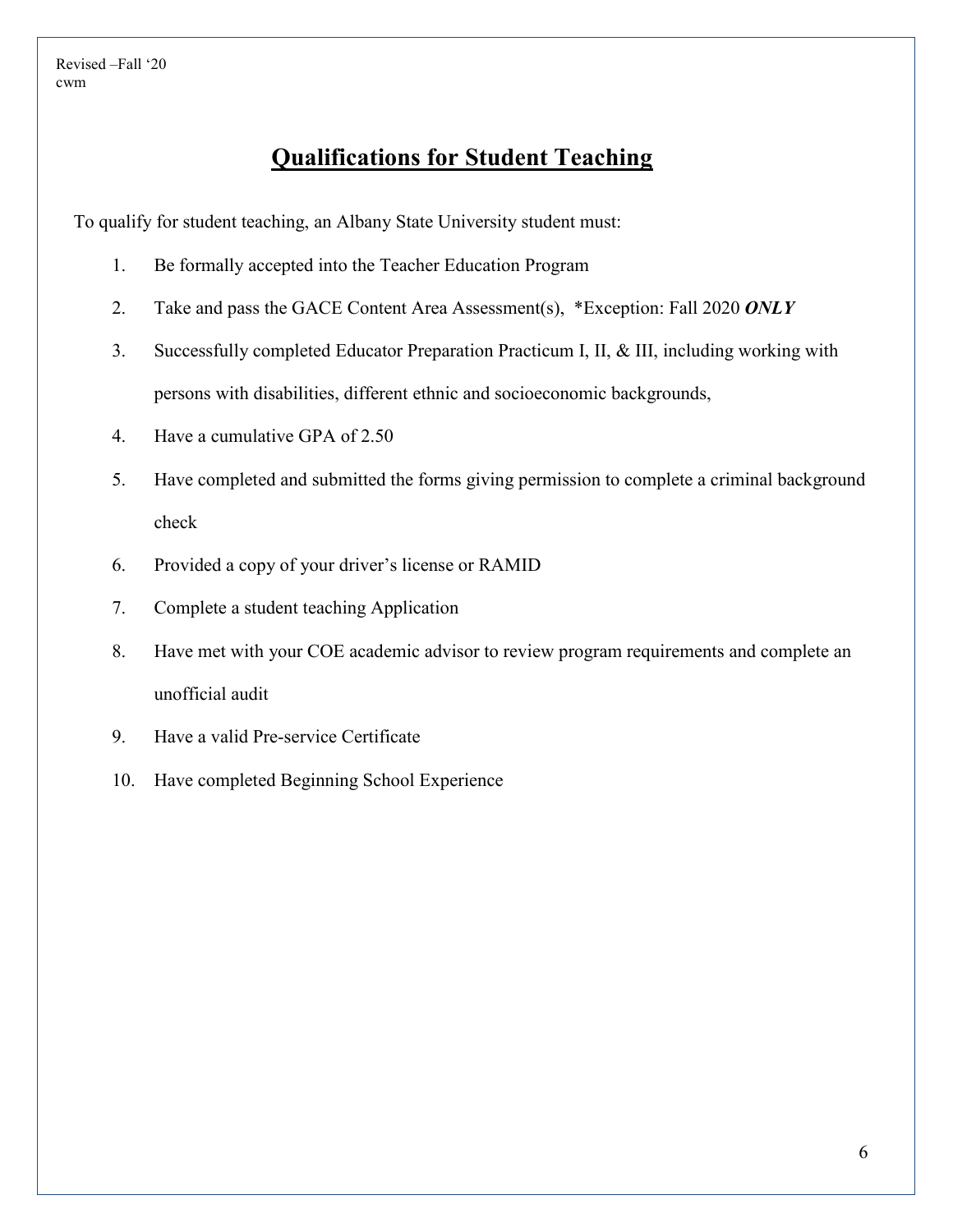# **Objectives for the Student Teaching Experience**

Through their work in the schools and their participation in the student teaching seminar, Albany State University student teachers should accomplish these major objectives:

- 1. Develop a working understanding of how schools are organized and governed.
- 2. The responsibilities of individual teachers within that system.
- 3. Build positive professional relationships with their students, students' parents, cooperating teacher(s), other members of the school and district staff, college supervisor, and fellow student teachers.
- 4. Become increasingly knowledgeable about individual and developmental growth patterns and how they can affect the learning process.
- 5. Articulate a classroom management approach that is based on a clear understanding of the curriculum and the developmental needs of students.
- 6. Design and implement unit and lesson plans incorporating a variety of teaching-learning strategies, motivational techniques, and assessment tools.
- 7. Make a realistic assessment of teaching strengths and areas that can be improved.
- 8. Engage in reflective thinking about and discussion of teaching in light of student teaching experiences.
- 9. Develop a greater understanding of the range of pedagogical, administrative, and supervisory responsibilities assigned to classroom teachers.
- 10. Participate in regular conferences with the college supervisor and cooperating teacher to assess professional development in the areas of planning, teaching, and classroom management.
- 11. Develop a resume, credential file, and electronic professional development portfolio in preparation for conducting a job search.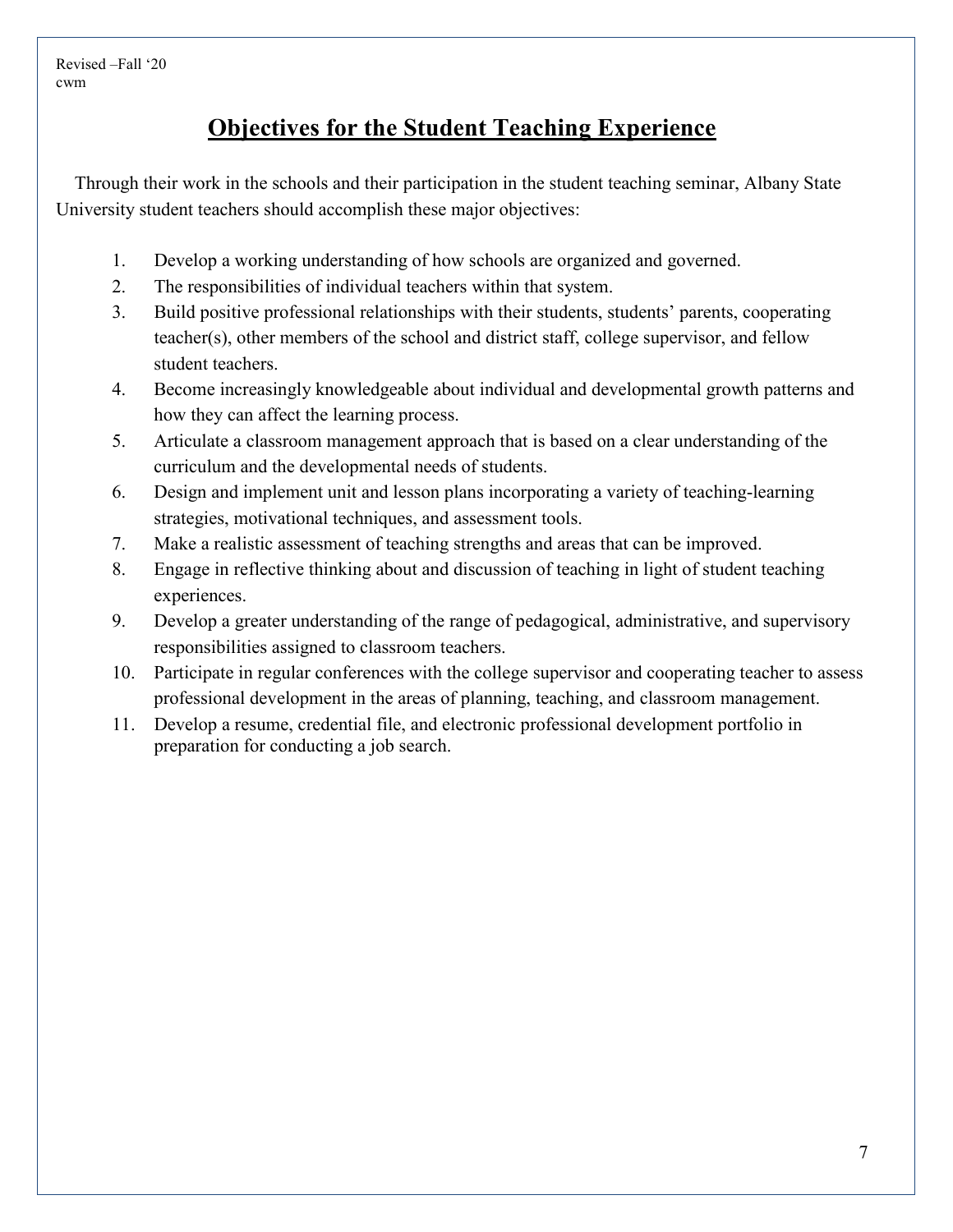# **The University Supervisor's Responsibilities**

Each university supervisor is expected to:

- 1. Meet with the student teacher and cooperating teacher during the first two weeks of the student teaching assignment.
- 2. Work with the student teacher and cooperating teacher to establish a schedule for the student teacher's assumption of teaching responsibilities.
- 3. Work with the student teacher and cooperating teacher to define a topic for the instructional unit to be designed and taught by the student teacher.
- 4. Complete a minimum of three hour-long observations of the student teacher every nine weeks, making sure that observations take place in a variety of classes over the course of the quarter.
- 5. Keep a written record of each observation and give one copy to the student teacher and place one in the student teacher's file.
- 6. Conference with the student teacher after each observation to provide feedback about the student teacher's performance and suggestions as to the strengths and weaknesses of the lesson observed.
- 7. Meet with the cooperating teacher regularly to discuss the progress of the student teacher's work.
- 8. Arrange and participate in a minimum of two conferences with the student teacher and his/her cooperating teacher(s) per nine weeks.
- 9. Provide guidance as the student teacher develops her/his teacher work sample.
- 10. Complete a formal final evaluation of each student teaching placement, share it with the student teacher and cooperating teacher, and file a copy in the student teacher's file.
- 11. Provide the student teacher with an evaluation of his/her professional development relative to the Albany State University Standards for Teacher Education (which incorporate the Conceptual Framework) and the appropriate Georgia Performance or Common Core Standards.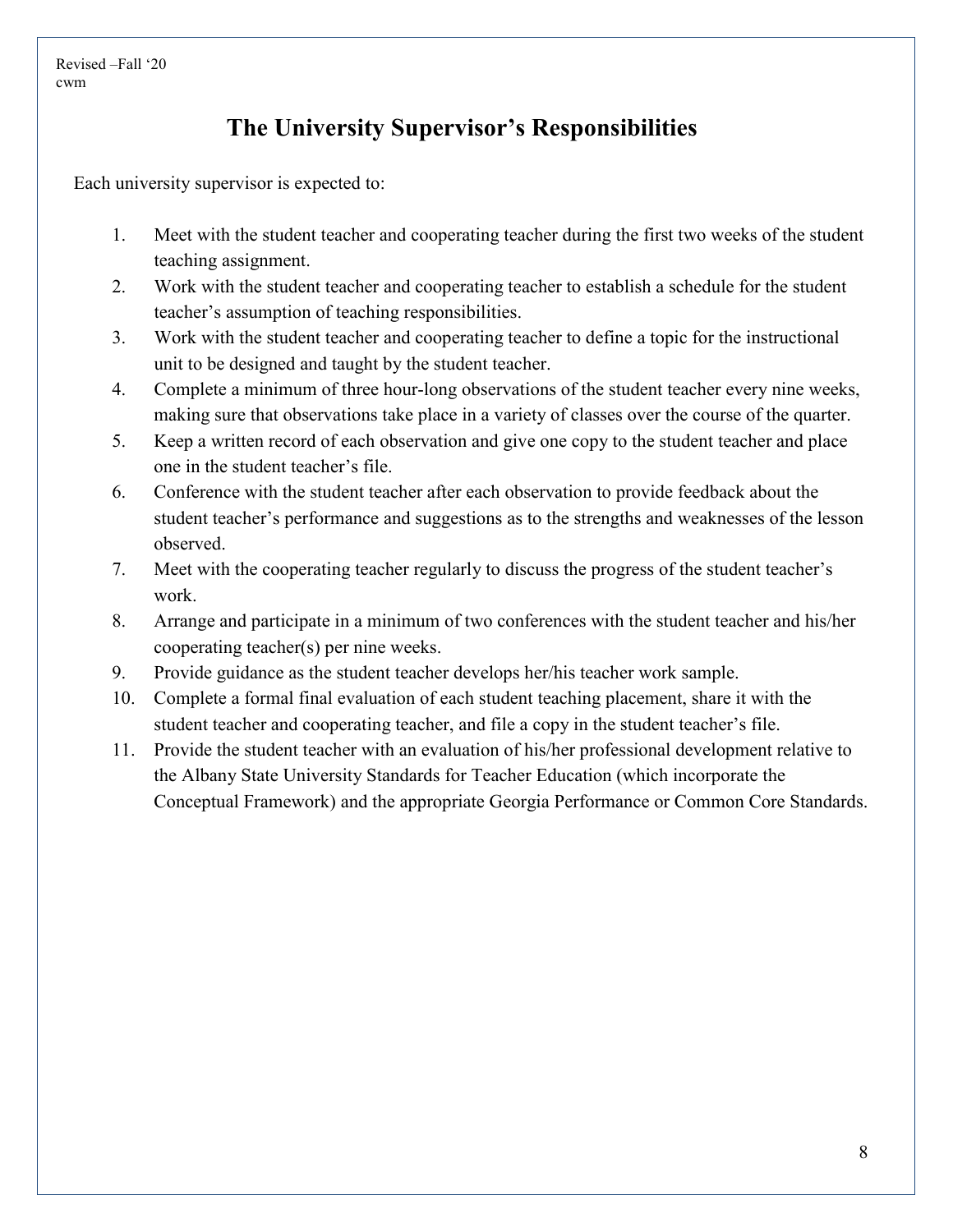# **The Cooperating Teacher's Responsibilities**

The cooperating teacher is expected to:

- 1. Meet with the student teacher prior to the beginning of his/her student teaching semester to discuss teaching plans and materials.
- 2. Introduce the student teacher to students, teachers, staff members, and administrators and orient him/her to the school building, policies, and procedures.
- 3. Work with the student teacher and university supervisor to arrange a schedule for the student teacher's assumption of teaching responsibilities.
- 4. Work with the student teacher and college supervisor to identify a topic for the instructional unit to be designed and taught by the student teacher. At unit's end document the completion of unit teaching on the form provided.
- 5. Set aside times each day to meet with the student teacher to discuss instructional plans and other instructional issues.
- 6. Conduct a planned observation of the student teacher at least three times per nine weeks and provide written feedback about his/her teaching using the observation form provided by Albany State University. Copies of the completed observation form should be given to the student teacher and university supervisor.
- 7. Meet with the college supervisor regularly to discuss the student teacher's progress.
- 8. Participate in at least two conferences with the student teacher and university supervisor.
- 9. Complete a formal final evaluation of the student teacher's performance using the forms provided by the university.
- 10. Copies of the completed forms should be given to the student teacher and the university supervisor.
- 11. Work with the student teacher as she/he develops a resume and portfolio to use in the job search process.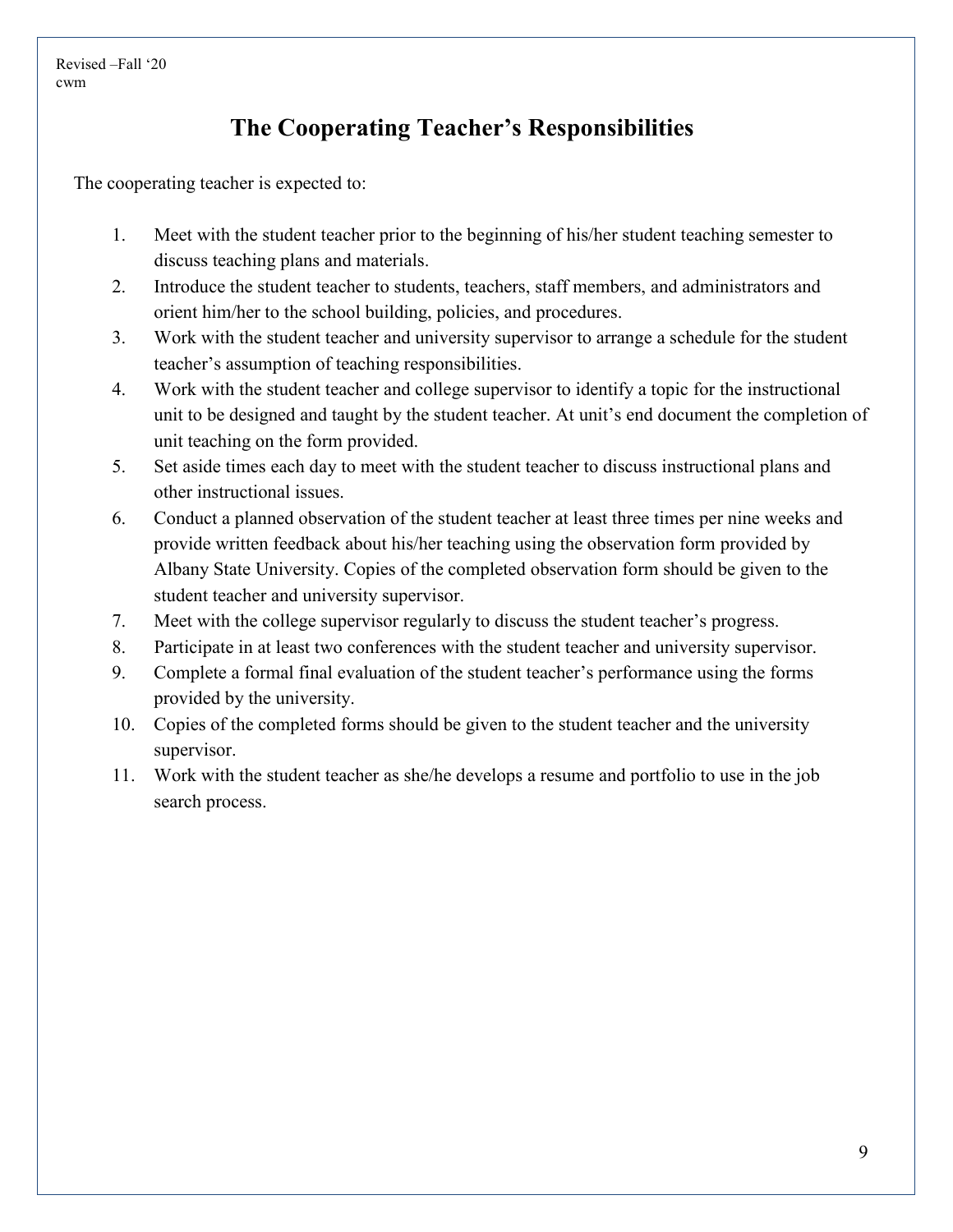# **The Student Teacher's Responsibilities**

Each Albany State University student teacher is expected to:

- 1. Meet with his/her cooperating teacher(s) before the beginning of the student teaching semester to discuss teaching plans and materials.
- 2. Make arrangements that will allow him/her to maintain the calendar and daily schedule set by the cooperating school district.
- 3. Prepare for student teaching by reading available curriculum guides and materials before the beginning of the student teaching semester.
- 4. Complete a survey activity to identify resources in the school and community.
- 5. Work with the cooperating teacher and college supervisor to identify a topic for which a unit of instruction can be developed.
- 6. Develop, teach, and self-evaluate an instructional unit.
- 7. Prepare unit and daily plans that incorporate a variety of teaching strategies, materials, motivational techniques, and assessment tools.
- 8. Demonstrate knowledge, understanding of, and ability to apply the Georgia Performance Standards, and the Conceptual Framework Standards.
- 9. Keep accurate records of students' work and progress.
- 10. Participate in the non-teaching tasks that are typically assigned to teachers (e.g., lunch duty, hall duty, record-keeping, conferencing, and committee work).
- 11. Strengthen classroom management skills.
- 12. Participate in school events that allow informal interaction with parents, other teachers and school personnel.
- 13. Complete self-evaluations in preparation for conferences with the cooperating teacher and college supervisor.
- 14. Prepare a resume, credential file, and electronic professional development portfolio and participate in college-sponsored mock interviews.
- 15. Prepare for and attend all scheduled sessions of the weekly student teaching seminar.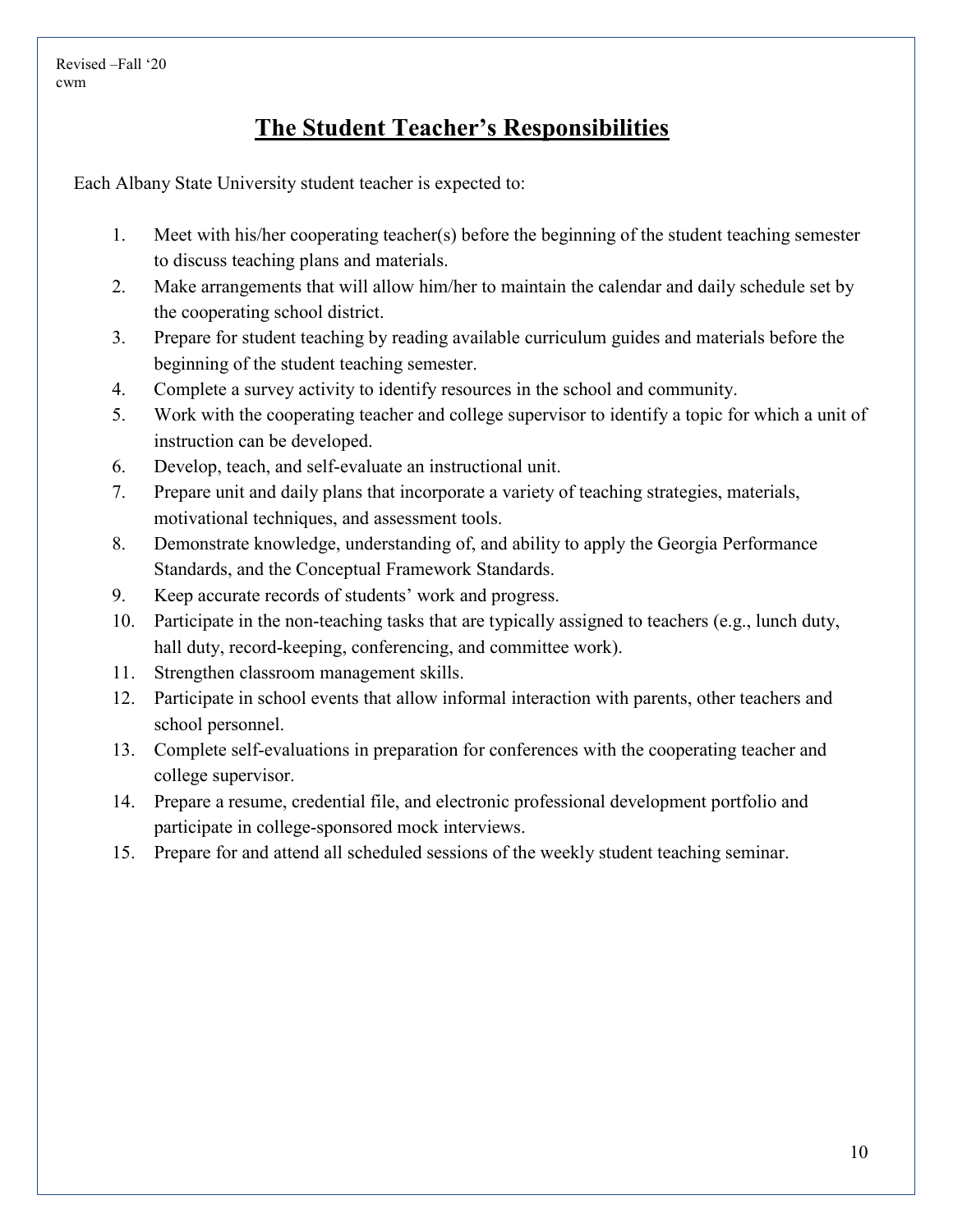#### **Attendance Policy**

The student teacher is expected to adhere to the semester calendar and daily schedule of the school district in which he/she is placed. Thus, the student teacher will be at the school on all days and at all times prescribed for the professional staff. Whenever the school district and university calendars are inconsistent, the calendar of the district should be followed.

As a general rule, a student teacher should not be absent from his/her assignment. Excessive absences can result in termination of the student teaching placement.

The Division of Education at Albany State University recognizes two types of legitimate absence from student teaching: (1) absence due to personal illness or family emergency, and (2) absence due to participation in a college-sponsored activity. The procedures for handling these two types of absence are outlined below.

- (1) If a student teacher must be absent from school due to personal illness or a family emergency, the student teacher should call the cooperating teacher and university supervisor by 7:00 AM on the first day of the absence. If possible, these phone calls should be made the evening before the absence will occur. The student teacher should also notify the cooperating teacher and university supervisor before the end of the day about his/her plans for the next school day. To the extent possible, the student teacher should provide instructional plans for the classes he/she would have taught during the absence. The university supervisor and cooperating teacher will hold a conference with the student teacher in the event that a personal illness or family emergency causes him/her to be absent for more than three days.
- (2) Students may be excused from student teaching to participate in college-sponsored events (i.e. graduation and career fair). When such participation does not cause undue disruption to the student teaching experience or cause the student to miss more than a total of 3 days of student teaching during the semester. The student teacher must request permission for each such absence from the cooperating teacher and university supervisor at least one week before the absence will occur. Either person has the authority to deny such a request. Persons who anticipate a need to be absent from student teaching for a total of three or more days due to participation in college-sponsored events must make arrangements to begin student teaching early, or extend it, to compensate for those days. Permission for multiple day absences due to participation in college-sponsored events will generally not be granted after the beginning of the student teaching assignment.

The cooperating teacher and university supervisor are responsible for monitoring the attendance of each student teacher. If a problem occurs with attendance, a conference with the student teacher will be scheduled immediately. The cooperating teacher may report problems with attendance to the Director of Field and Clinical Experiences.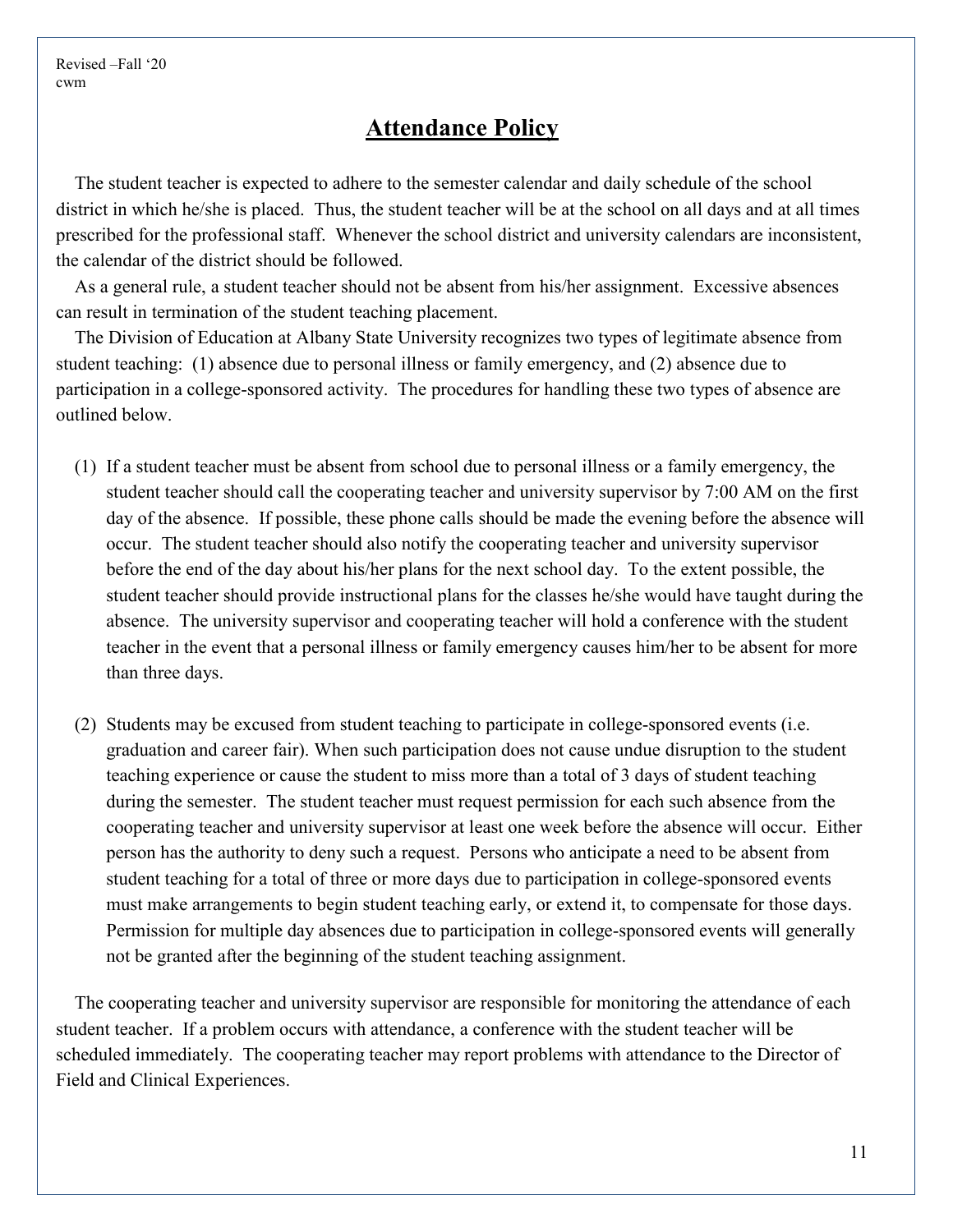# **Standards for Professional Dress Policy**

#### **Dressing for success has three main effects for student teachers:**

- 1. Maintain respect
- 2. Establish credibility
- 3. Establish yourself as an authority figure

Dressing for success and following the established student teacher dress code policy will help you obtain the respect and credibility necessary from students and parents. Students will tend to model the behavior and appearance they see in the classroom. An effective student teacher will dress appropriately as a professional educator to model success. Your respect in the classroom begins with your appearance and you should strive to be a positive role model for each student. In addition, teachers must dress professionally for teacher parent conferences and open house to gain the respect of each parent. Making a good impression upon parents during a teacher parent conference or open house will help to foster a productive relationship to help the child excel in the classroom. If a student teacher chooses to disregard the dress code policy for a teacher parent conference, parents may lose respect and admiration for the student teacher in question. Establishing yourself as an authority figure by following the dress code policy and the established rules of the school will help instill a sense of integrity with each student.

Student teachers should dress conservatively during an interview. Dressing for success during an interview will allow the interviewer to focus on the wonderful attributes and skills the applicant can bring to the job, rather than the appearance or dress of the individual. Dressing for success is crucial during a job interview since first impressions are key to help the individual obtain a teaching position.

#### **Dress for success – Men:**

- Suits- Should be conservative style (navy or gray) with a white shirt and tie
- Dress slacks- No jeans
- Dress shirts Should always be tucked in
- Shoes-Should be shined
- Blazer/Sport Coat Should be worn to off-site meetings, teacher parent conferences and open house
- All belts should be worn appropriately
- Fragrance should be used sparingly
- Hair should be natural looking

#### **Dress for success – Women:**

- Dresses Professional length and professional fit
- Dress slacks
- Skirts Length must fall below the knee
- Midriff tops should not be worn
- Shoes- Should be closed heel and pump style
- Shoes- No tennis shoes
- Make-up Should be non-distracting
- Fragrance should be used sparingly
- Body piercing and tattoos- Should not be exposed, if possible
- Hair should be natural looking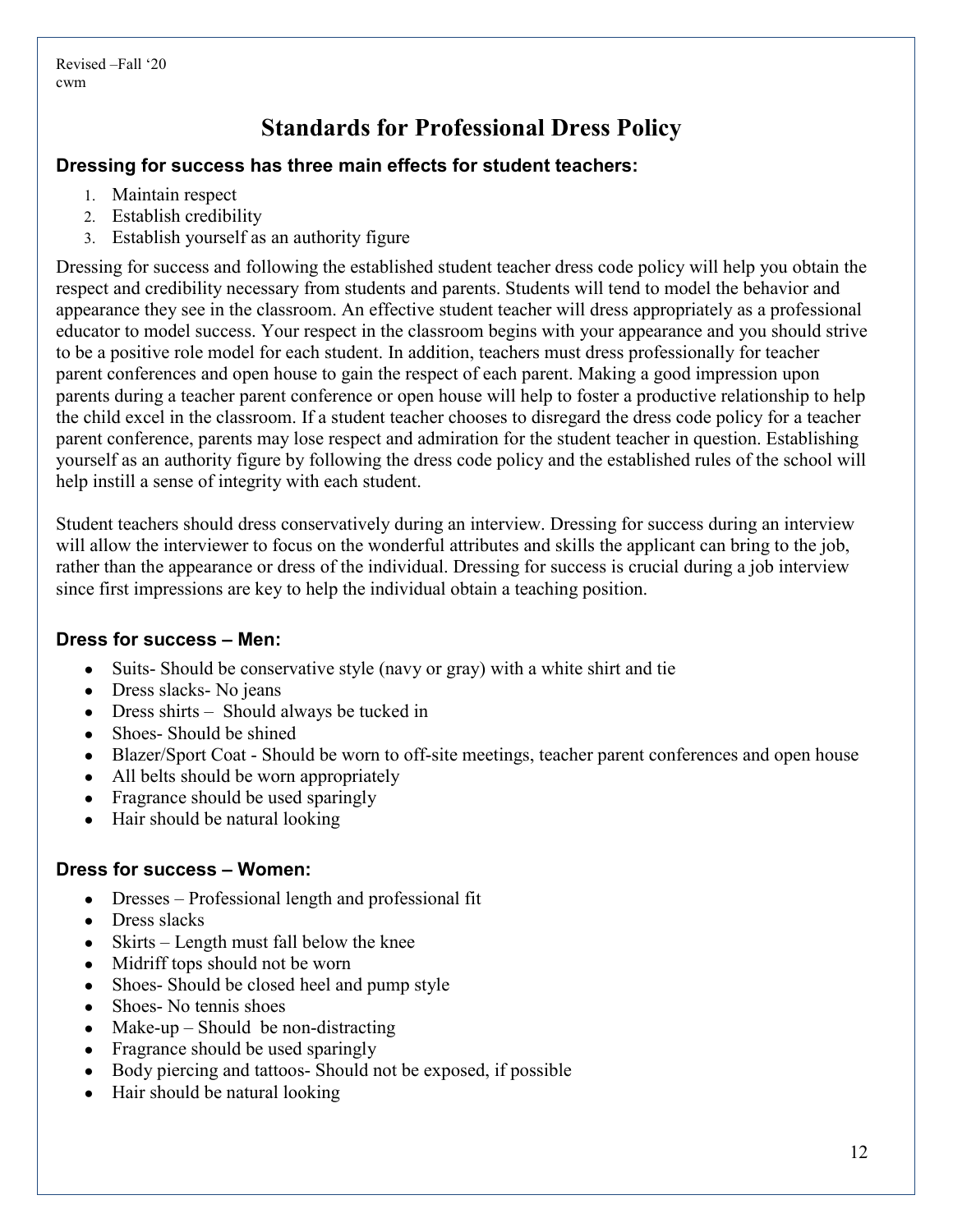#### **GENERAL PROFESSIONAL DRESS (Work Attire) FOR SUCCESS TIPS:**

- Clothing should be clean
- Clothing should not be wrinkle
- Clothing should not be frayed
- Overall personal grooming should be maintained
- Attire should be appropriate for school setting (\*Speak with principal, if unsure)
- Shoes should be maintained –Clean/shined

#### **SCHOOL DRESS FOR SUCCESS EXCEPTIONS:**

- Administrative approved athletic attire may be worn (i.e. Health and Physical Education)
- Administrative approved school spirit wear
- Administrative approved dress-down attire
- Administrative approved special day attire (i.e. Field Day, Reading Across America Day, etc.)

\*Candidate must notify university supervisor of all dress for success exceptions day(s)/date(s) prior to following the said exception(s)

#### **Schedule for the Assumption of Teaching Responsibilities**

As a general rule, each student teacher should have full-time teaching responsibilities for at-least one-half of his/her student teaching assignment. A schedule for the gradual assumption of teaching responsibilities should be worked out by the student teacher, cooperating teacher(s), and university supervisor during the first two weeks of each student teaching assignment. The recommended pattern for this schedule moves through a series of stages that progress in logical sequence from one to the next. The stages are:

- 1. Observation (no more than two weeks),
- 2. Participation with the cooperating teacher in lessons,
- 3. Increasing assumption of responsibilities for planning and instruction,
- 4. Full-time teaching,
- 5. Gradual return of instructional responsibilities to the cooperating teacher.

The schedule should include time for the student teacher to meet with the cooperating teacher/s on a daily basis and to observe other teachers in the building.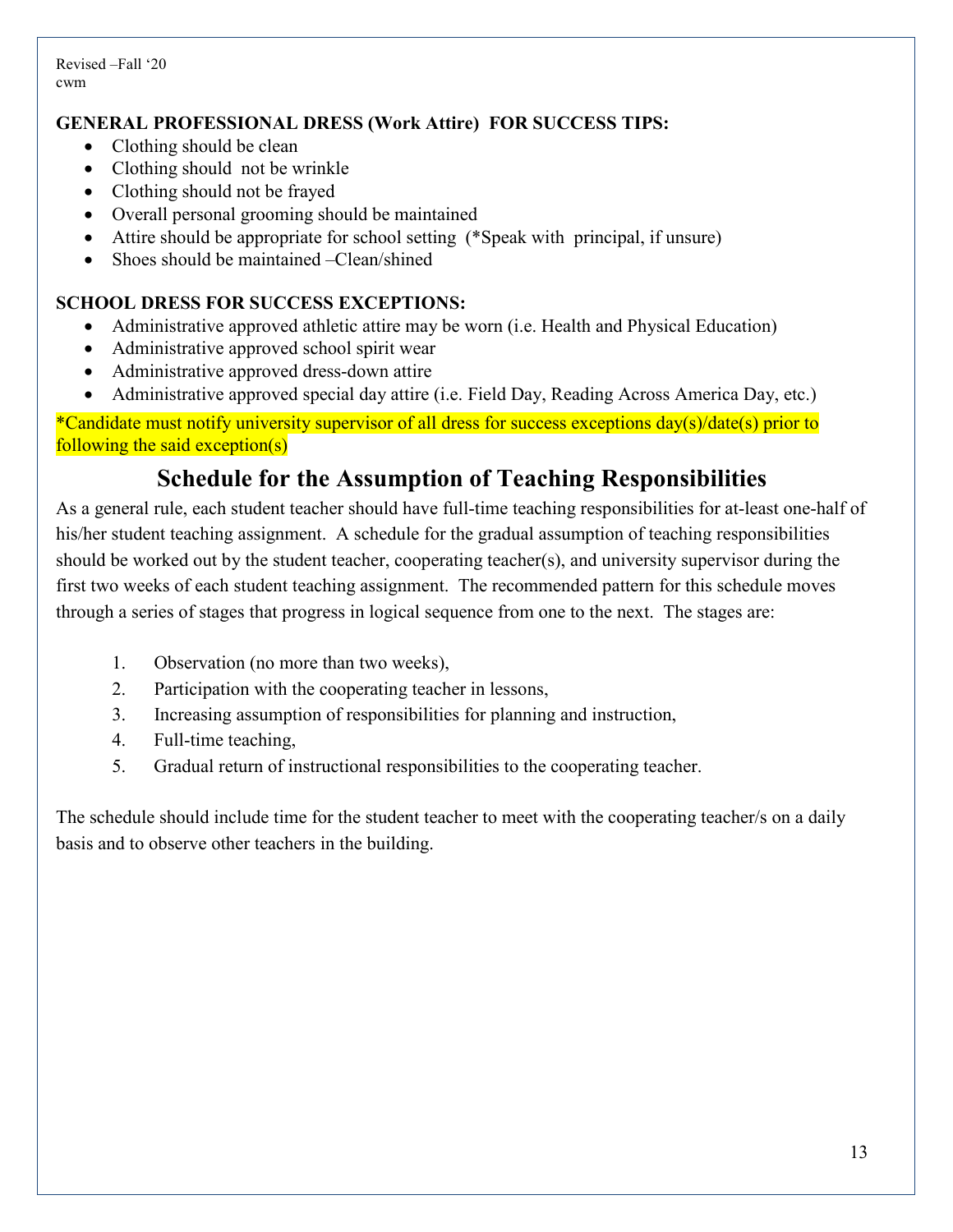## **Policy on Substitute Teaching During the Student Teaching Semester**

Student teaching is designed to be a closely supervised experience during which a student teacher assumes classroom teaching responsibilities with the continuing guidance and supervision of a cooperating teacher and a university supervisor. Having a student teacher act as a substitute teacher raises significant liability issues for the school system, Albany State University, and the student teacher. Therefore, it is the policy of the Division of Education that our student teachers should not serve as substitute teachers during the absence of their cooperating teacher or any other teacher during the student teaching semester. They may take primary responsibility for teaching lessons during the absence of their cooperating teacher, but a qualified substitute teacher should be assigned to the classroom for the term of the absence.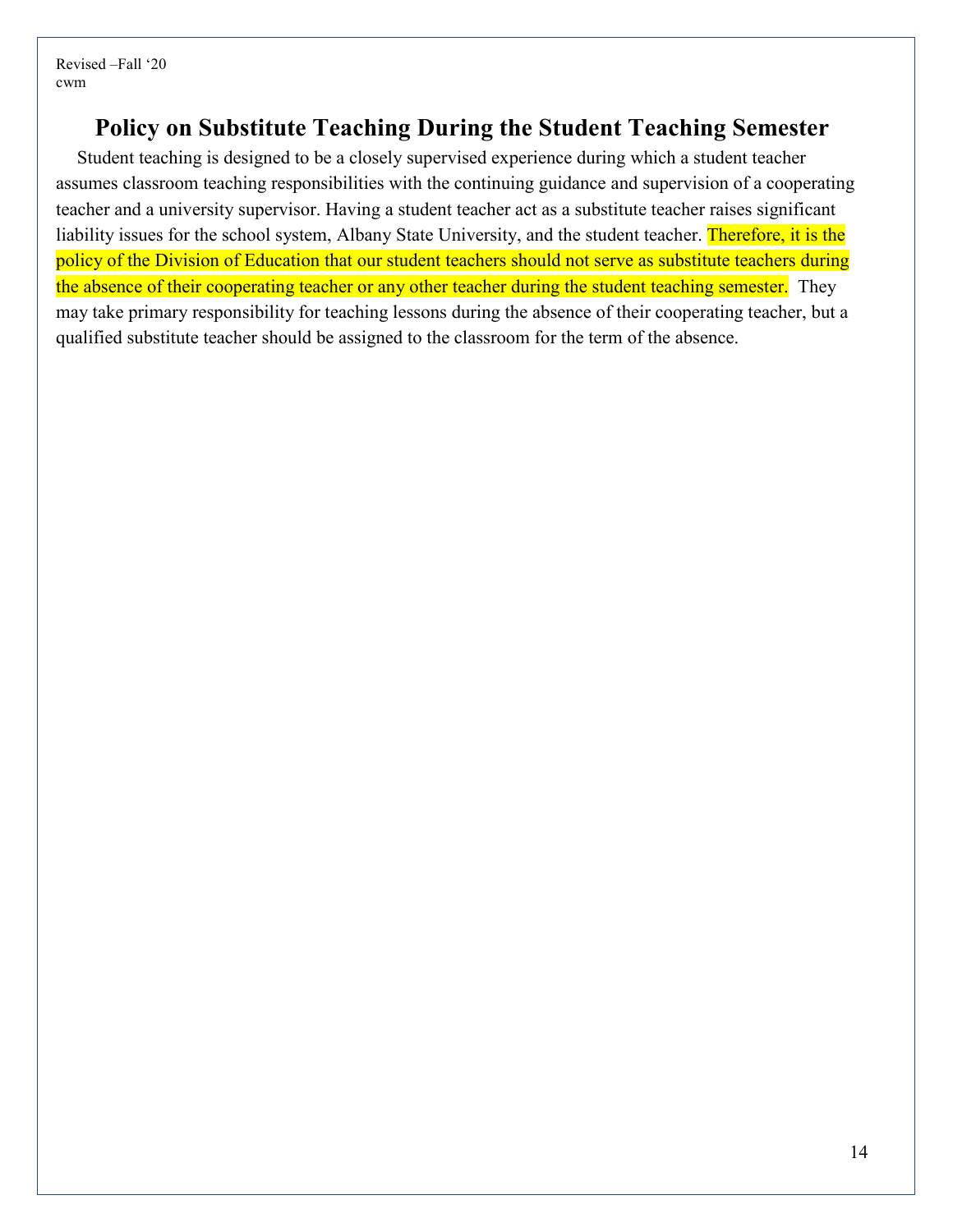#### **Policy Governing Student Teaching Removal**

 Student teachers will be removed from the student teaching process if the principal, university supervisor, and/or cooperating teacher recommend their removal. The removal will be justified by official documentation, which indicates that the student teacher jeopardized the well-being of the students or the instructional process at the school. If the documentation also indicates that the student teacher had adequate time and opportunity to remediate the problem(s) and did not successfully work with the school to resolve the problems, then the student is removed and he/she is not placed in another setting during the same semester. **Two unsuccessful attempts at student teaching will result in removal from the program.**

The university supervisor may recommend that a student teacher be removed from a particular assignment and re-assigned to another setting when there is sufficient evidence that such a move is warranted. Examples for removal of a student teacher are: inappropriate behavior or language towards students/personnel, any criminal behavior on or off the school's grounds such as, alcohol, drugs and weapon possessions, and any failure to adhere to the schools' policies and procedures such as excessive tardiness/absences/early leaves, cell phone usage, or dress code violations. The **final decision** regarding any change in student teaching assignments rests with the **Director of Clinical and Field Experiences**.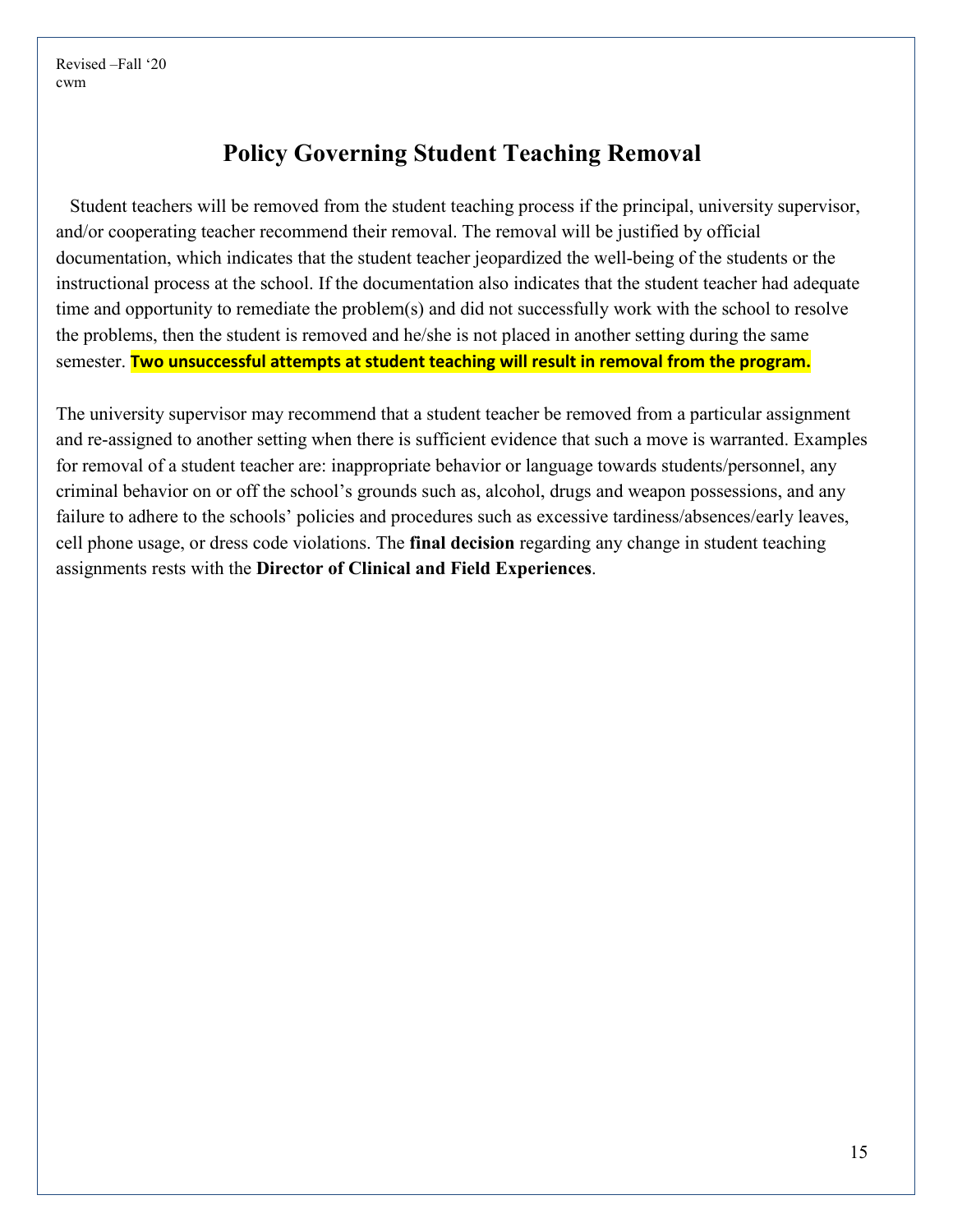# **Evaluation and Grading Policy for Student Teaching**

The evaluation practices applied to student teaching by the faculty of the Division of Education at Albany State University are based on three basic assumptions about the nature of the student teaching experience. Those assumptions are:

- 1. Student teaching is a critical early stage in the professional development process.
- 2. Student teachers gain more professionally if they are challenged to think deeply about their student teaching experiences. The cliché "individuals learn best from experience" must be tempered with the understanding that what a person learns from an experience is largely dependent upon how well he/she thinks about it.
- 3. A chief virtue of the student teaching experience is the opportunity it provides for preservice teachers to work in a classroom with the guidance of experienced professionals.

Working from these assumptions, the evaluation of student teaching at Albany State University is designed to (1) emphasize that success in student teaching is measured as progress toward mastery of the complex teaching skills and abilities; (2) engage the student teacher in a reflective dialogue about her/his teaching experiences; and (3) provide the student teacher with feedback about her/his teaching from university and public school personnel.

Evaluation of a student teacher's performance takes into account observational data, documentary evidence (e.g., lesson and unit plans), and self-evaluations. Observations of lessons by the university supervisor and cooperating teacher are the chief tools used to assess a student teacher's progress. Over the course of a semester-long student teaching experience, the student teacher can expect to be observed a minimum of four times—two by the college supervisor and two by the cooperating teacher. Other school or college personnel may also conduct observations with the permission of the student teacher and college supervisor. All observations should be conducted in accordance with the following guidelines:

- 1. The observer should tell the student teacher that an observation is being conducted before it begins. (Note: This does not mean that all observations must be scheduled in advance.)
- 2. The observer should observe lessons in their entirety.
- 3. The observer may request a copy of the written plan for the lesson being observed either before or after the observation.
- 4. The observer should avoid interrupting a lesson in any way.
- 5. The observer should confer with the student teacher about the observation within 24 hours of completing it.
- 6. The observer should complete the **Field and Clinical Evaluation Rubric** via Livetext link. This should be signed by the student teacher, university supervisor and cooperating teacher as indicated on the form within 48 hours of an observation.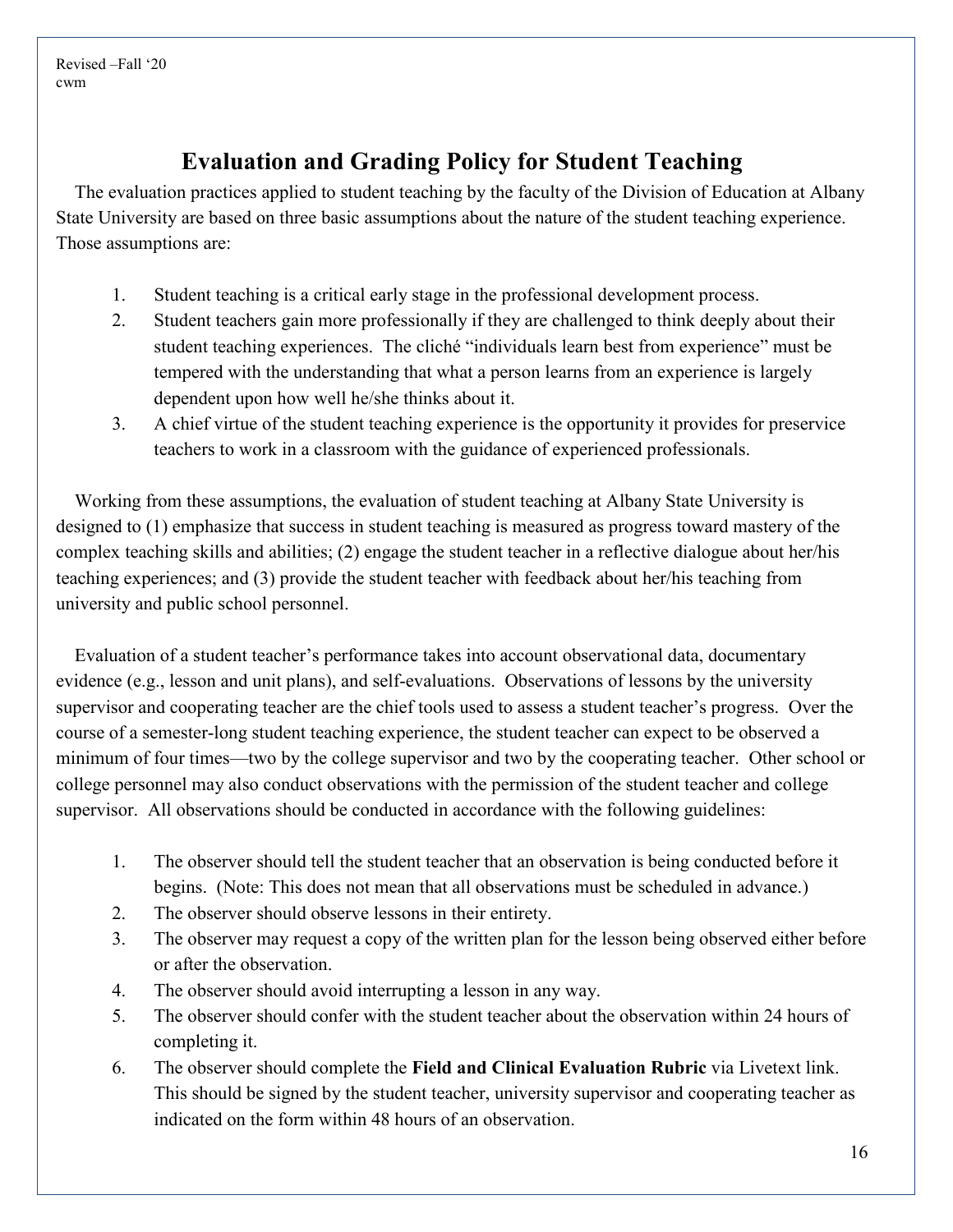At midterm and the conclusion of each placement, the university supervisor will convene triad conferences of the university supervisor, cooperating teacher, and student teacher. Each participant in the conference should review available observation reports and complete the **Field and Clinical Evaluation Rubric** prior to the conference. This form elicits a detailed assessment of the student teacher's academic preparation and performance as a classroom instructor. It is used as a focus for discussion in the triad conferences, and all copies of it are filed in the student teacher's Teacher Education Department file.

Student teaching at Albany State University is graded solely on a Pass-Fail basis. A grade of Pass indicates work of "S "quality. In application to student teaching, this grading system encourages attention to the various criteria specified on the **Field and Clinical Evaluation Rubric**, rather than to a single grading scale. In the rare case when a grade of "U" could be warranted, the university supervisor and cooperating teacher will work closely with the student so a timely decision about withdrawing from student teaching can be made.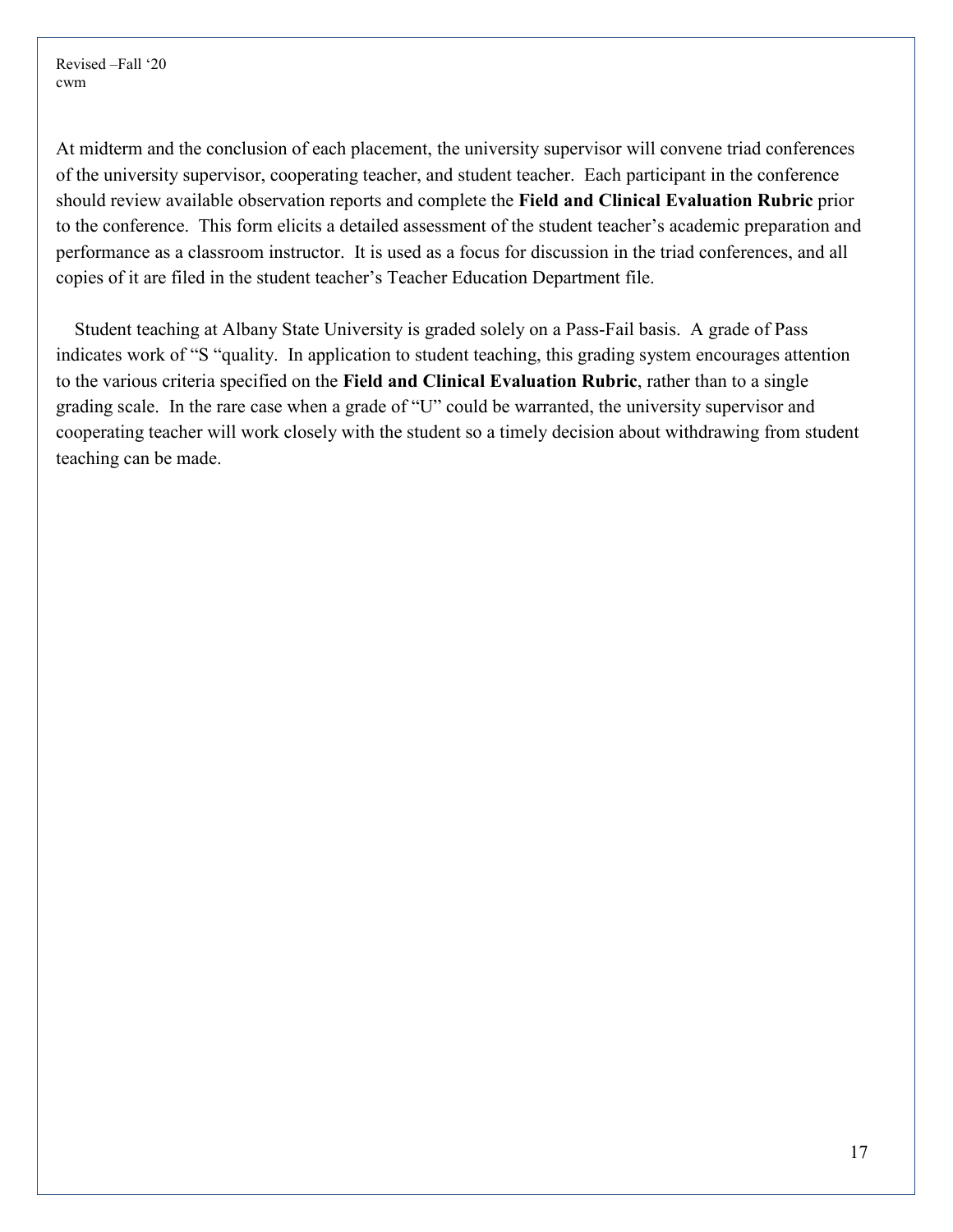# **Requirements for Approval for Certification**

- 1. Earned bachelor's degree and completion of the appropriate teaching major/minor and professional education sequence for the certificate being sought with a minimum overall GPA of 2.50.
- 2. Completion of a full-time, full-semester student teaching placement with satisfactory evaluations by the cooperating teacher(s) and university supervisor.
- 3. Pass a national background check
- 4. Successful completion of the student teaching seminar.
- 5. Earn passing score on GACE Ethics Exit Examination
- 6. Completion of an application for certification in Georgia.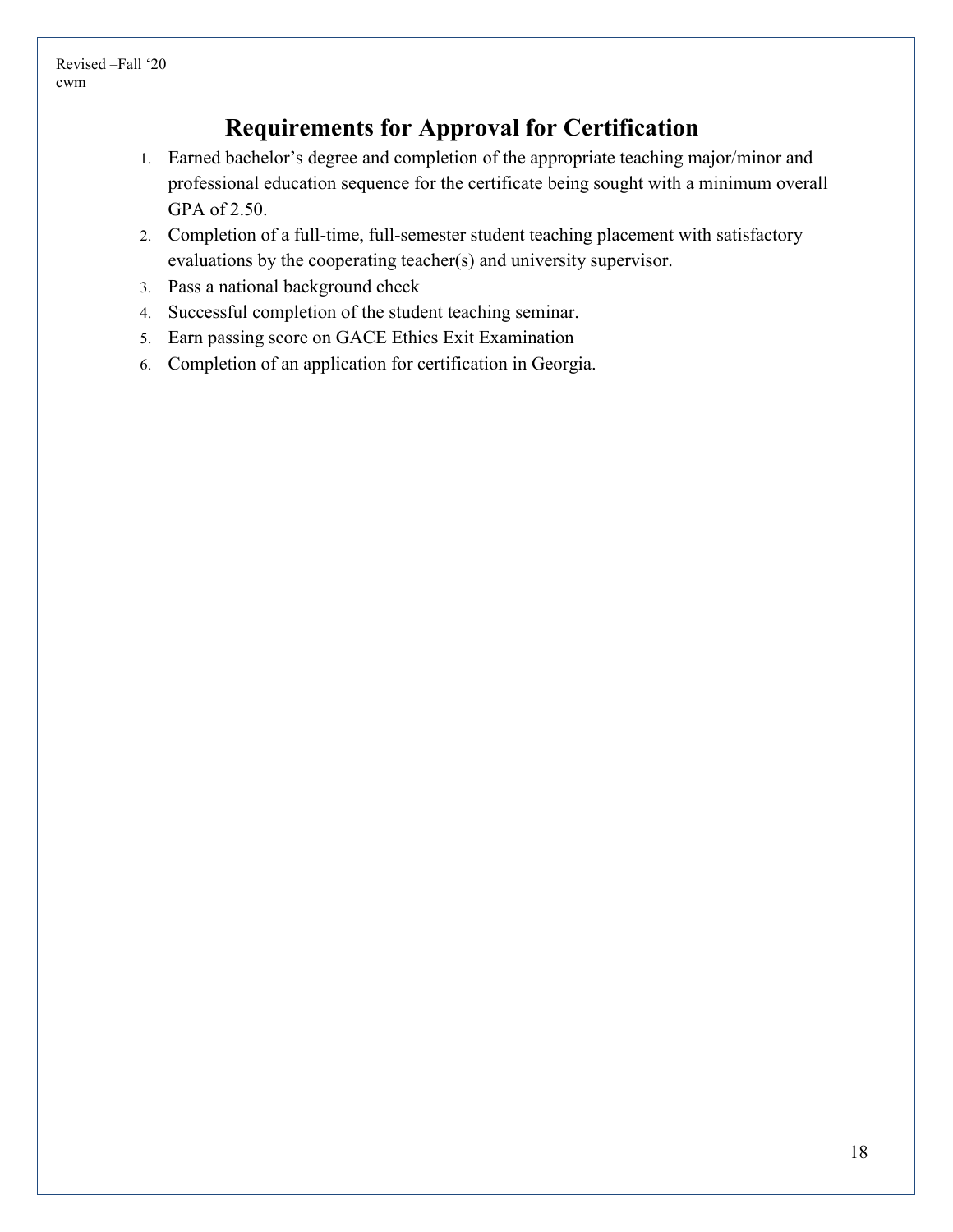# **Liability Coverage During Student Teaching**

Students are encouraged to join the student branch of an education association during their student teaching. Membership in an educational association carries a professional liability insurance policy and access to legal counsel through the association. Links to various organizations are located on the Division of Education website.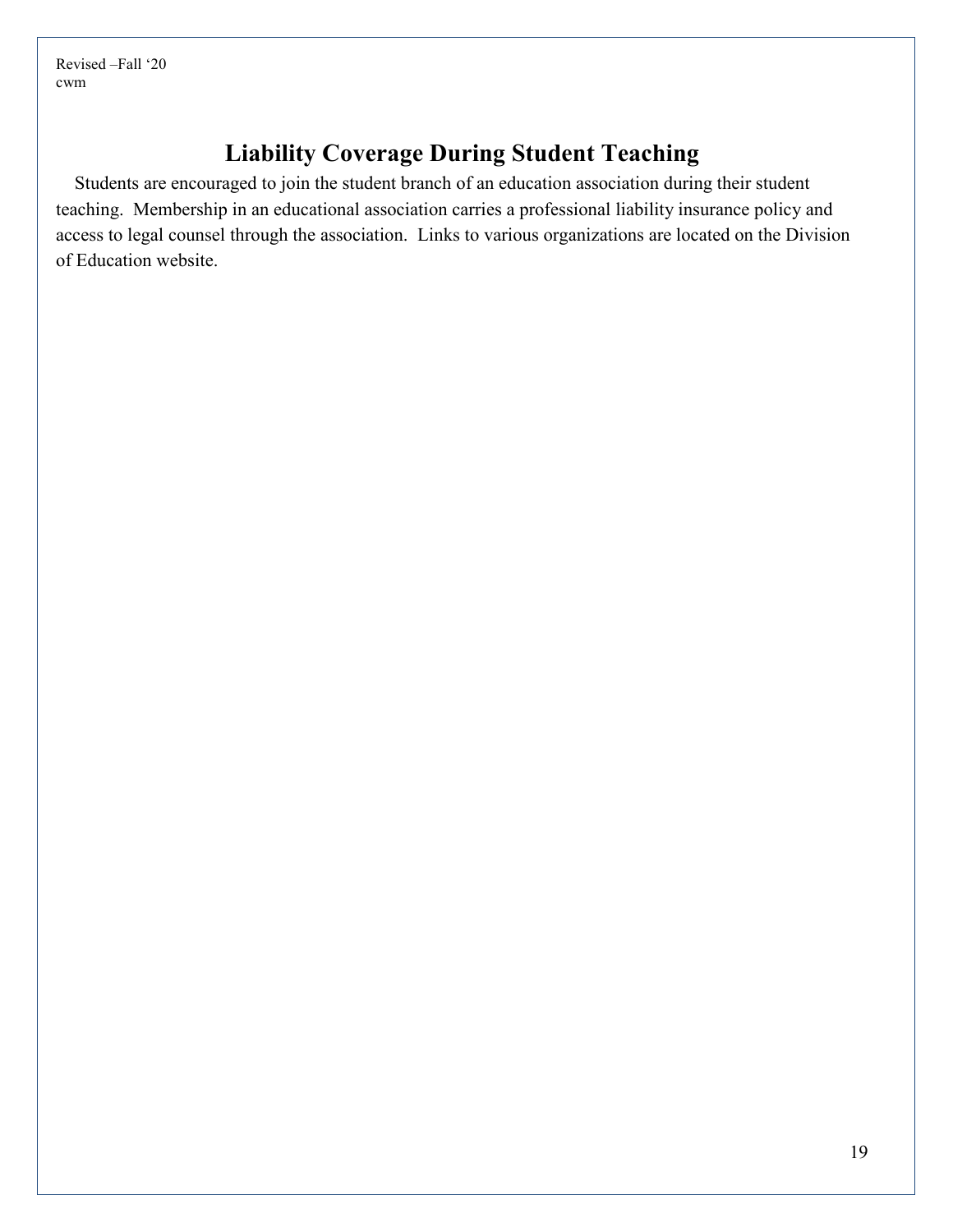# APPENDIX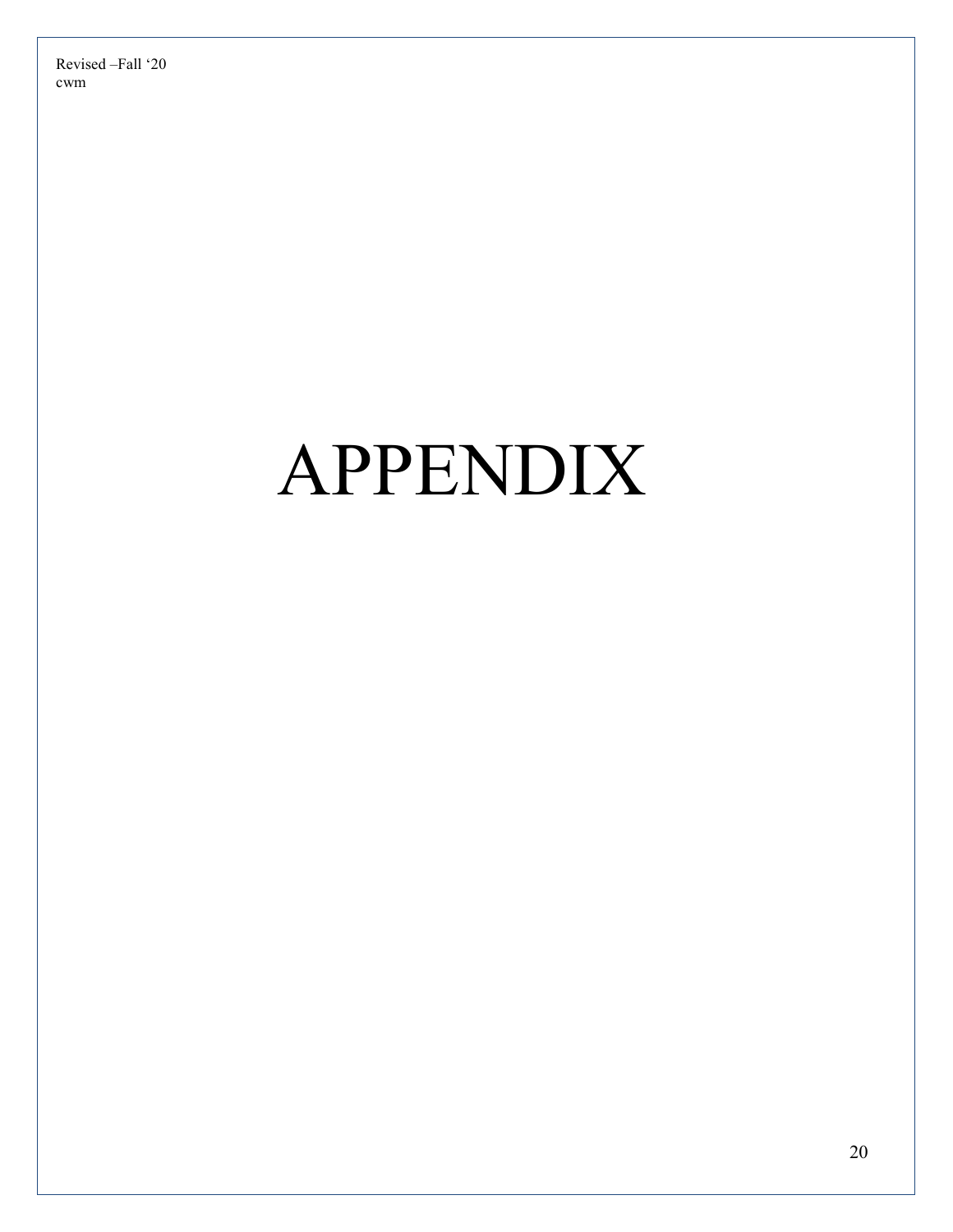| Revised -Fall '20<br>cwm         |                                         |                             |       |
|----------------------------------|-----------------------------------------|-----------------------------|-------|
|                                  | <b>Student Teaching Self-Evaluation</b> |                             |       |
|                                  |                                         | <b>Mid-Term</b>             | Final |
|                                  |                                         |                             |       |
| City:                            |                                         | <b>Cooperating Teacher:</b> |       |
|                                  |                                         |                             |       |
| <b>Dates of Student Teaching</b> |                                         |                             |       |
| Beginning Date:                  |                                         |                             |       |
|                                  | <b>Attendance Record</b>                |                             |       |
| No. Days Present                 | No. Days Absent                         | No. Times Tardy             |       |

#### **Purpose of Evaluations**

The attached report form is designed to help you record, summarize and appraise your student teaching experience. Each report should provide information about you as a student teacher in action, so that your college supervisors may be more effective in helping you to develop competencies required for successful training.

#### **Due Dates**

You should be prompt in submitting the reports in Livetext for your mid-term and final self-evaluation.

- 1. I participated in the following in-classroom activities:
- 2. I participated in the following out-of-class activities:
- 3. I have done the following reading in connection with student teacher responsibilities:
- 4. Summarize below what you considered to be the most significant experiences during your student teaching.
- 5. Describe the activities that you have developed during your total teaching experiences.
- 6. Reflect on your ideas at this point about the student teaching experience.
- 1. What might be done in order to increase the value of your student teaching experience?
- 2. Seminar meetings are scheduled to provide opportunities for you to study and discuss in considerable detail the problems of education that have emerged from your student teaching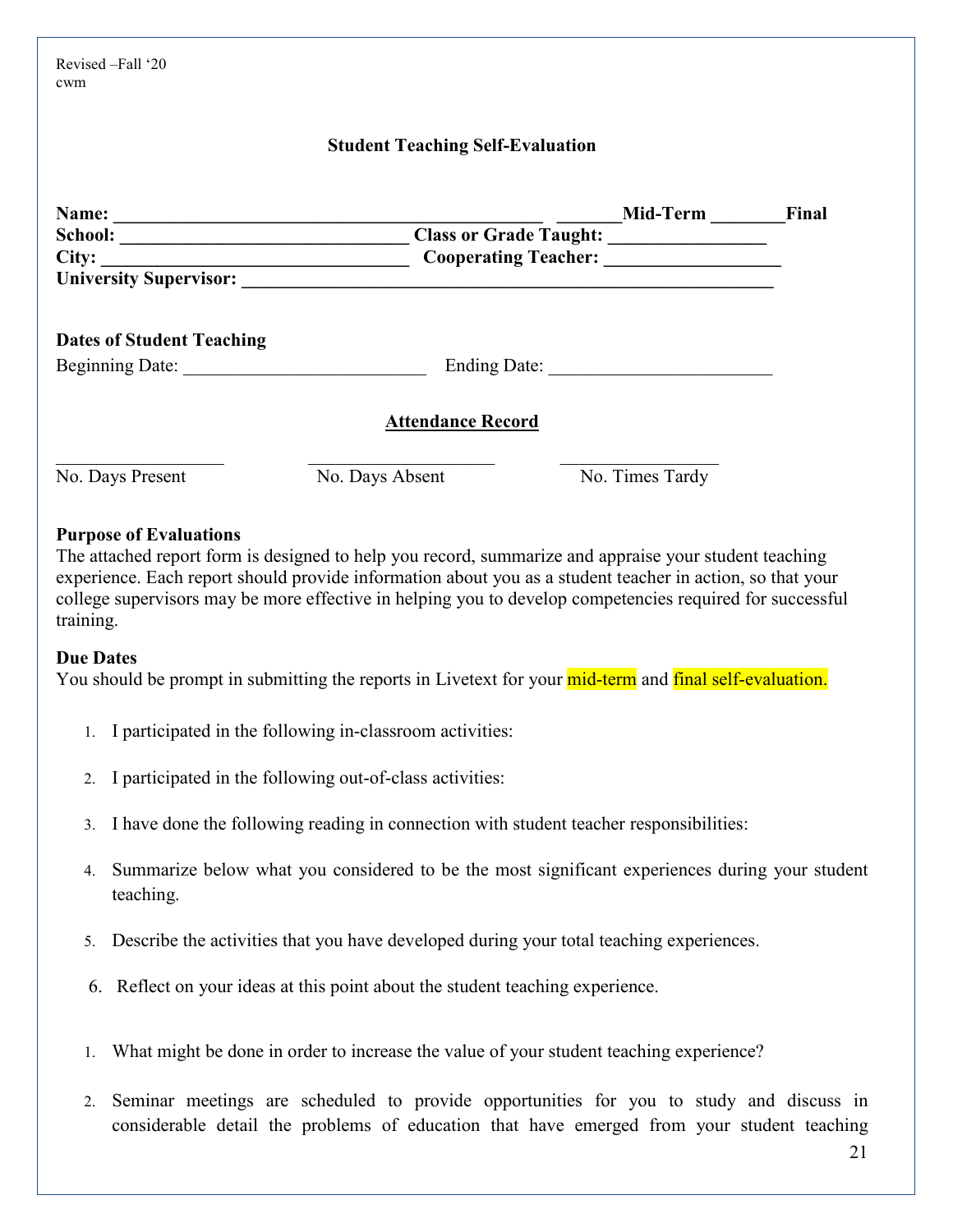> experience. List below the questions or problems you would like to have discussed at the next seminar.

3. REMARKS – Use the space below to make whatever remarks you desire.

**Note: Please share this report with your cooperating teacher and have him/her to sign.** 

Signature: \_\_\_\_\_\_\_\_\_\_\_\_\_\_\_\_\_\_\_\_\_\_\_\_\_\_\_\_\_\_\_\_\_\_\_\_\_\_ Date: \_\_\_\_\_\_\_\_\_\_\_\_\_\_\_\_\_\_\_\_\_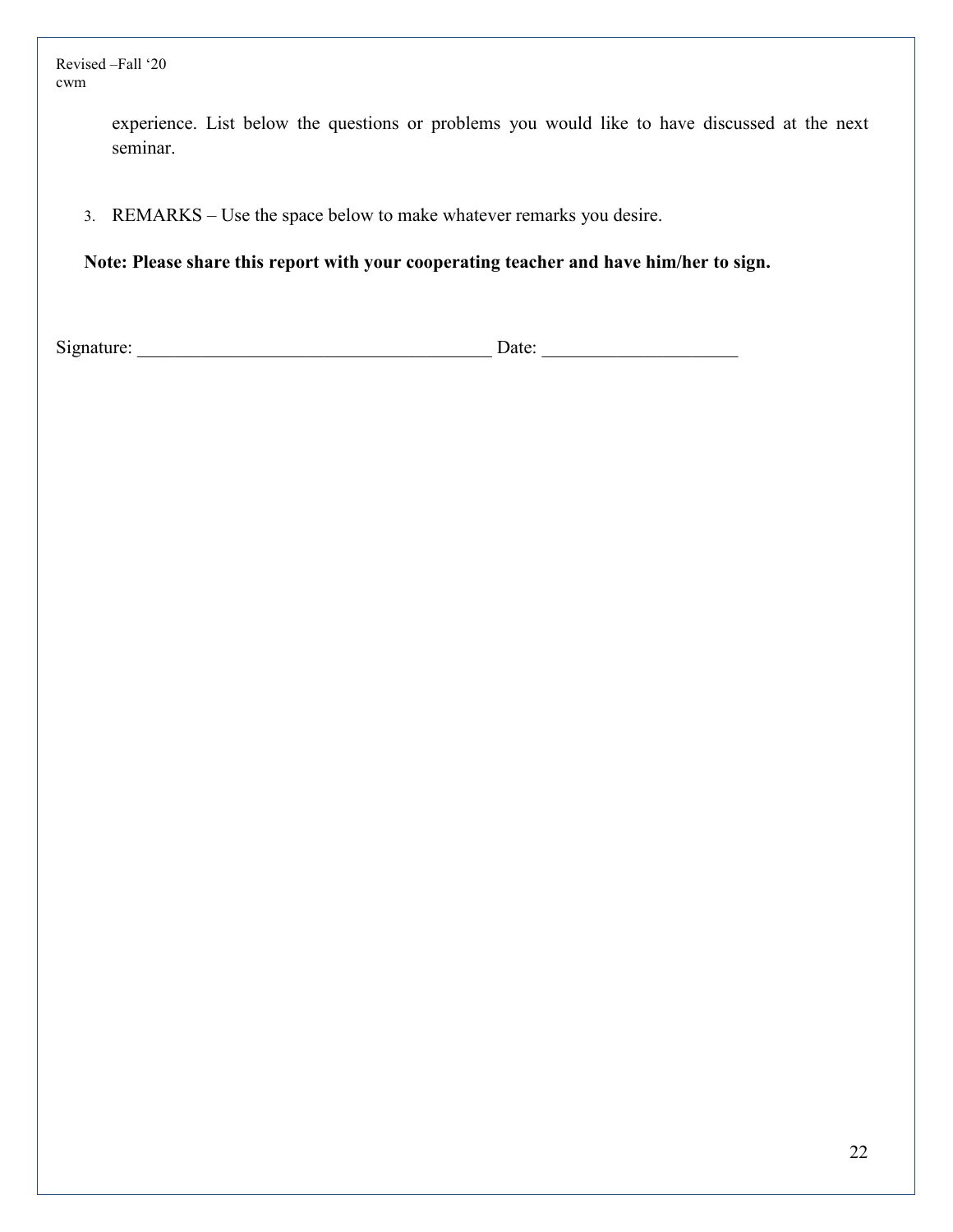#### **STUDENT TEACHER CHECKLIST**

The following items should be checked by student teachers to indicate their exposure to selected experiences. While exposure to all experiences is not required, Student Teachers should attempt to gain as many as possible.

- 1. Read the Student Teaching Handbook.
- 2. Attended Orientation and Computer Technology Training Sessions.
- 3. \_\_\_Reviewed literature dealing with teaching methods.
- 4. Examined materials and aids available in the community.
- 5. \_\_\_Checked resources available in the community.
- 6. Met school administrator(s).
- 7. Reviewed the system's philosophy, Mission Statement, etc.
- 8. Toured the town, noting sections where student live, parks, government buildings, etc.

#### **BUILDING ORIENTATION**

- 1. Became acquainted with the general layout of the building.
- 2. Met the principal and the teachers of the building.
- 3. Read the philosophy of the school.
- 4. Read the school's policies and procedures.
- 5. \_\_\_Studied the fire drill, bomb threat, and other emergency regulations.
- 6. \_\_\_Became acquainted with available materials and equipment.
- 7. Studied the curriculum guide.
- 8. Visited the library and/or media center.
- 9. Visited the school office and/or other offices.

#### **Curriculum Related Experiences**

- 1. Secured copies of textbooks and materials to be used.
- 2. Reviewed materials already learned by the students.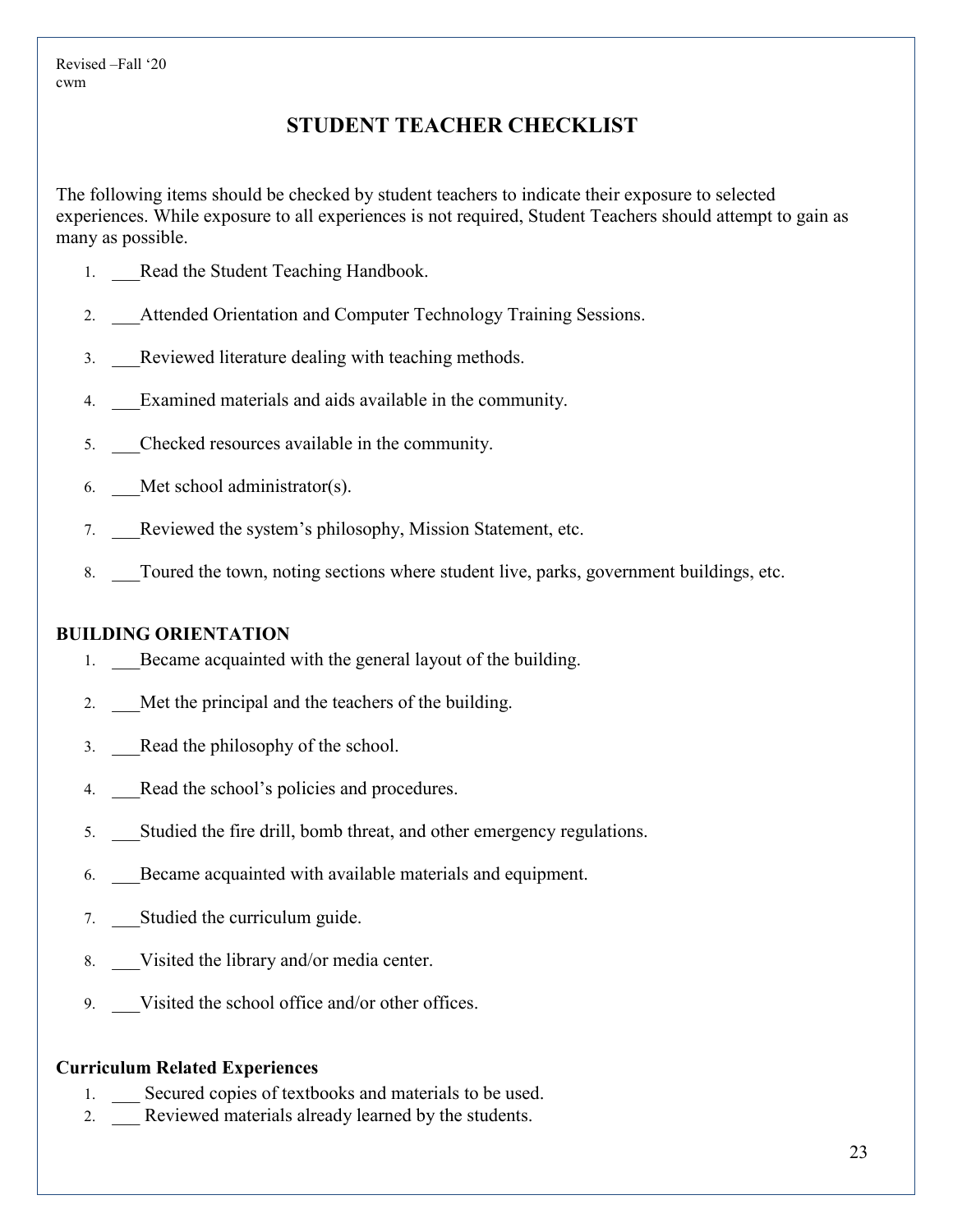- 3. \_\_\_Received an indication of materials to be taught.
- 4. Examined lesson plans used by the cooperating classroom teacher.
- 5. \_\_\_Filled out and discussed observation reports with the cooperating teacher.
- 6. \_\_\_Learned about the grouping philosophy.
- 7. \_\_\_Studied cumulative records of the students to be taught.
- 8. Prepared bulletin board displays and took pictures of them.
- 9. Planned and executed a field trip.
- 10. Held a conference with a parent.
- 11. \_\_\_ Visited and observed other teachers and classrooms.
- 12. Observed or worked with a student club or activity group.
- 13. Planned various units to be taught.
- 14. Prepared and administered a unit test.
- 15. Used test results to improve teaching.
- 16. Wrote anecdotal notes on students.
- 17. Aided in preparing pupil progress reports.
- 18. Planned and executed remedial measures with a student in the class.
- 19. Administered and scored a standardized test.
- 20. Initiated and kept attendance records on students.
- 21. Taught first lesson (no later than week two).

#### **CO-CURRICULAR EXPERIENCES**

- 1. Attended a faculty meeting
- 2. Attended a professional meeting or conference.
- 3. Helped plan an assembly program.
- 4. Observed or worked with a club or activity group.
- 5. Attended a PTA/PTO meeting.
- 6. \_\_\_Participated in a fire, tornado, active shooter, etc. drill.
- 7. \_\_\_Attended a school-sponsored event for the community.
- 8. Attended a sports event, dance, school party, etc.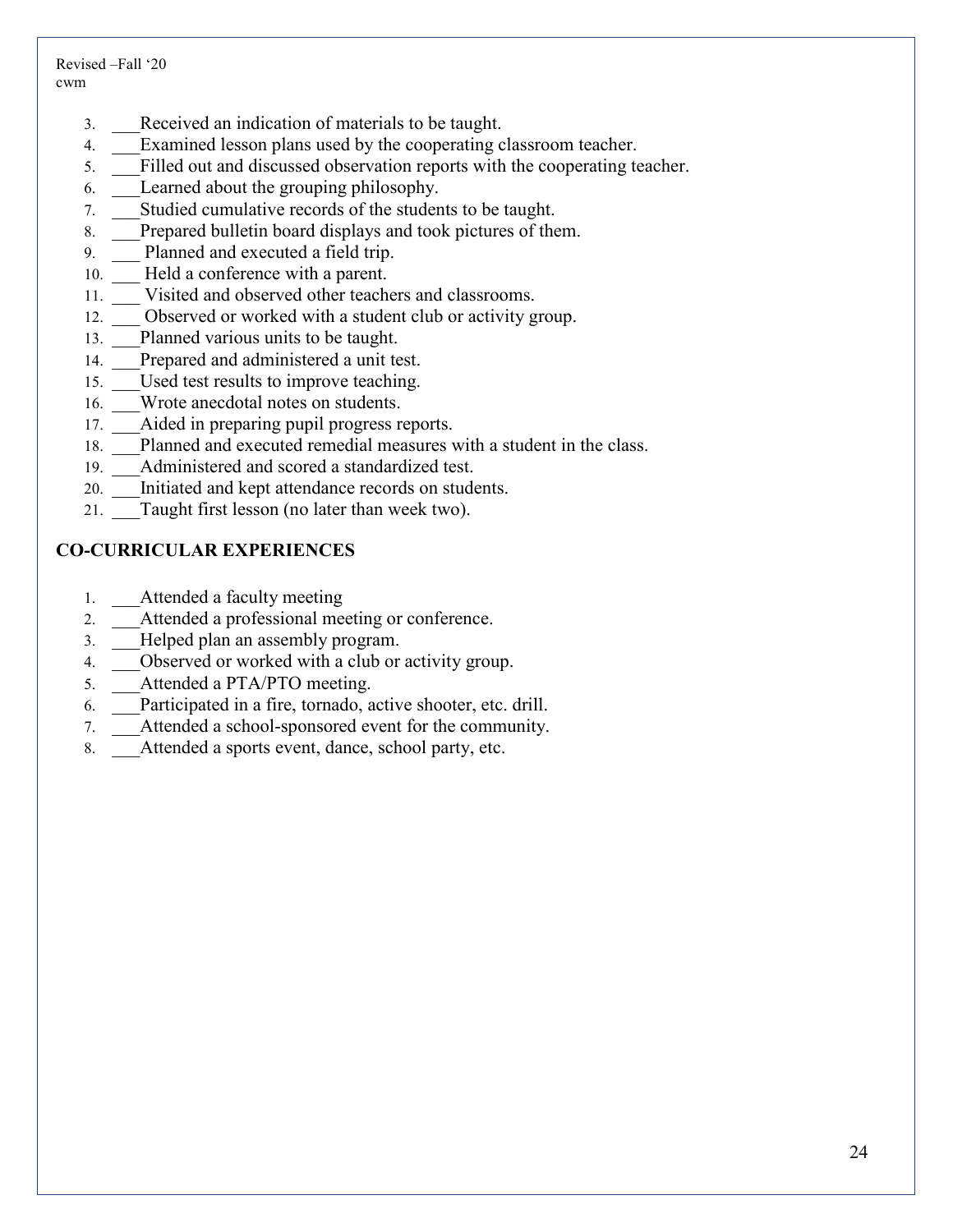#### **Administrative Offices**

Albany State University Division of Education BCB Building Teacher Education-BCBB 224 Chair's Office-BCBB 252 Certification-BCBB 252

#### **Phone: (229) 500-2154 Fax: (229) 430-0483 [http://www.asurams.edu](http://www.asurams.edu/)**

Rhonda Porter, PhD, Chair BCBB 252 (229) 500-2153

Carolyn W. Medlock Ed D., Director of Field and Clinical Placement BCBB 287-A (229) 500- 2154

> Teresa Fleming, Certification Officer BCBB 252- (229) 500-2145